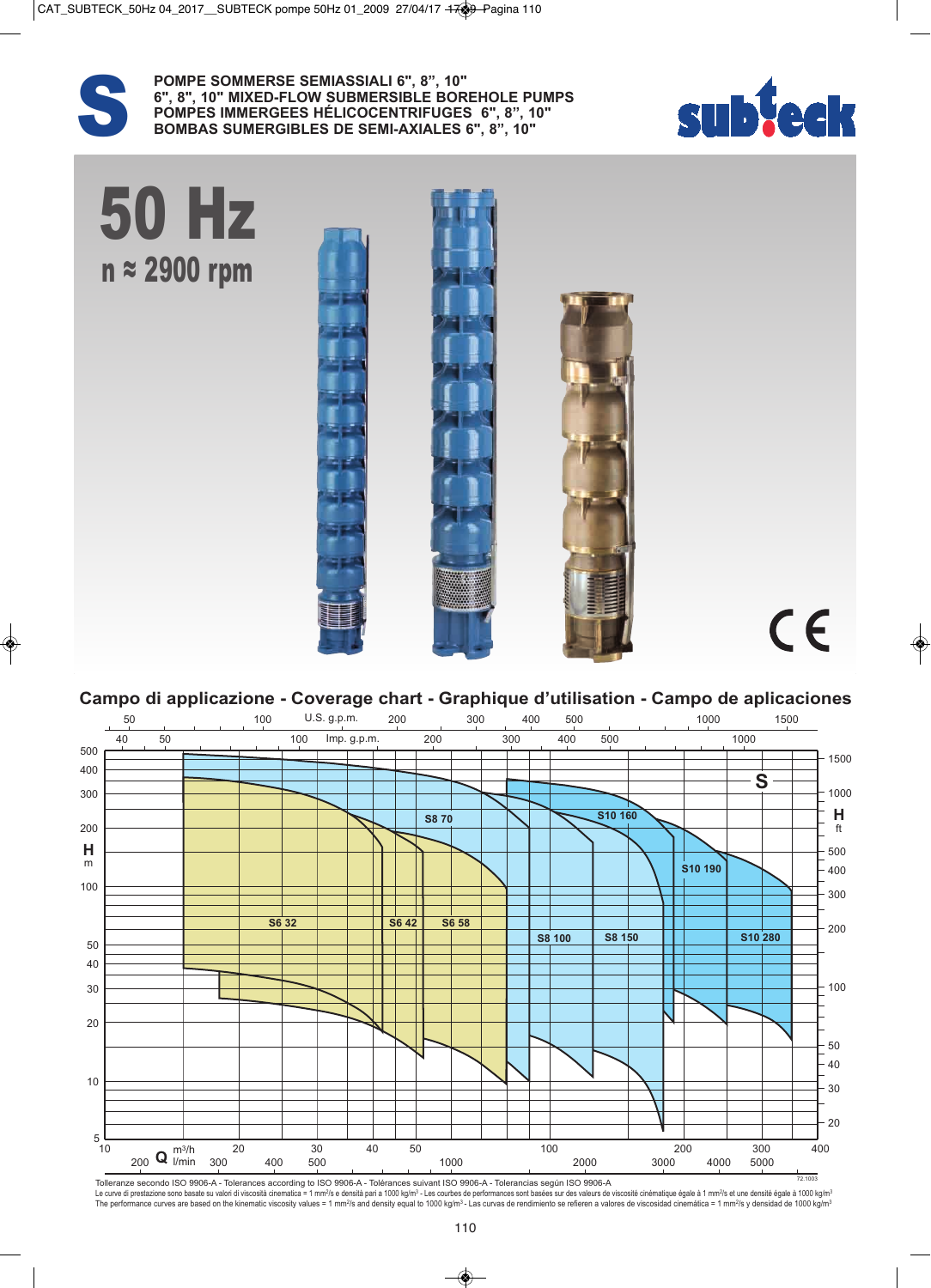

## POMPE SOMMERSE SEMIASSIALI 6", 8", 10"<br>6", 8", 10" MIXED-FLOW SUBMERSIBLE BOR<br>POMPES IMMERGEES HÉLICOCENTRIFUGES<br>BOMBAS SUMERGIBLES DE SEMI-AXIALES **6", 8", 10" MIXED-FLOW SUBMERSIBLE BOREHOLE PUMPS POMPES IMMERGEES HÉLICOCENTRIFUGES 6", 8", 10" BOMBAS SUMERGIBLES DE SEMI-AXIALES 6", 8", 10"**



#### **Esecuzione**

Pompe sommerse per pozzi profondi da 6" (DN 150 mm), 8" (DN 200 mm) e 10" (DN 250 mm).

**Pompe S6 per applicazioni specifiche ad alto contenuto di sabbia.** Dimensioni per il collegamento al motore secondo NEMA Standards. Valvola di ritegno incorporata.

Bocca di mandata filettata per 6", S8-170 e flangiata per 8" e 10". **Giranti** - semiassiali.

#### **Prestazioni**

Portata fino a 350 m3/h. Prevalenza fino a 480 m.

Potenza nominale del motore fino a 165 kW.

Velocità di rotazione 2900 giri/minuto (motori con frequenza 50 Hz).

#### **Impieghi**

Per acqua pulita, non aggressiva. Per l'approvvigionamento d'acqua. Per irrigazione. Per impianti civili, industriali e antincendio.

#### **Limiti d'impiego**

Temperatura acqua fino a 25 °C. Massima quantità di sabbia nell'acqua: 150 g/m3 (300 g/m3 per S6).

Servizio continuo. Per tutte le pompe con potenze superiori agli 11 kW si consiglia l'utilizzo

con sistemi d'avviamento: soft starter, impedenza statorica, stella-triangolo. **Senso di rotazione:** orario guardando la pompa parte giunto.

#### **Materiali**

| Componenti                                                                | Materiali                                          |
|---------------------------------------------------------------------------|----------------------------------------------------|
| Corpo di aspirazione<br>Corpo di mandata<br>Diffusore - Girante - Valvola | Ghisa GJL 200 EN 1561<br>(Bronzo B 10 a richiesta) |
| Albero                                                                    | Acciaio AISI F5I duplex                            |
| <b>Bronzina</b>                                                           | Davlon 900 (Bronzo B 14 a richiesta)               |
| Anello girante                                                            | Gomma (Bronzo B 14 a richiesta)                    |
| Giunto - Copricavo<br>Filtro - Viteria                                    | Acciaio inossidabile                               |
| Camicie protezione albero                                                 | Ottone cromato solo per 10"                        |

#### **Exécution**

Pompes immergées pour puits de 6" (DN 150 mm), 8" (DN 200 mm) et 10" (DN 250 mm).

**Pompes S6 pour applications spécifiques à haute teneur en solides et sable.** Dimensions pour connexion au moteur selon NEMA Standards. Clapet de retenue incorporé dans le corps de refoulement.

Orifice de refoulement fileté pour 6", S8-170 et bridé pour 8" et 10". **Roues** - hélicocentrifuges

#### **Performances**

Débit jusqu'à 350 m3/h.

Hauteur jusqu'à 480 m.

Puissance nominale moteur jusqu'à 165 kW. Vitesse de rotation 2900 tpm (moteur avec fréquence 50 Hz).

#### **Utilisations**

Pour eau propres, non agressifs. Pour l'approvisionnement en eau. Pour irrigation. Pour applications civiles, industrielles et pour services incendie.

**Limites d'utilisations**

Température de l'eau jusqu'à 25 °C.

Max quantité de sable dans l'eau: 150 g/m<sup>3</sup> (300 g/m<sup>3</sup> pour S6). Service continu. Il est conseille d'utiliser, pour toutes les pompes ayantes des puissances superieures a 11 kw, des panneaux electriques avec les suivants systemes de demarrage : "soft starter", impedance du stator, etoile-triangle.

**Sens de rotation:** horaire en regardant la pompe côté manchon accouplement.

### **Materiaux**

| Composants                                        | Materiaux                                         |
|---------------------------------------------------|---------------------------------------------------|
| Corps d'aspiration                                |                                                   |
| Corps de refoulement                              | Fonte GJL 200 EN 1561                             |
| Diffuseurs - Roue - Clapet                        | (Bronze B 10 sur domande)                         |
| Arbre                                             | Acier AISI F5I duplex                             |
| Coussinet                                         | Davlon 900 (Bronze B 14 sur demande)              |
| Anneau roue                                       | Caoutchouc (Bronze B 14 sur demande)              |
| Accouplement - Protége câble<br>Filtre - Visserie | Acier inoxydable                                  |
| Chemise d'arbre                                   | Laiton avec surface chromée<br>soulement pour 10" |

#### **Construction**

Submersible motor pumps for deep wells of 6" (DN 150 mm), 8" (DN 200 mm) and 10" (DN 250 mm).

**S6 Pumps for specific applications with high percentage of solids and sand.** Sized for connection to the motor according to NEMA Standards. Delivery casing with built-in non-return valve. Delivery port: - threaded for 6", S8-170 - flanged for 8" and 10".

**Impellers** - mixed flow impellers

### **Performance**

Capacity up to 350 m3/h. Head up to 480 m. Rated motor power output up to 165 kW. Rotation speed 2900 r.p.m. (motor frequency 50 Hz).

#### **Applications**

For clean water, non-aggressive. For water supply. For irrigation. For civil and industrial applications. For fire fighting applications.

### **Operating conditions**

Water temperature up to 25 °C. Max. sand quantity into the water: 150 g/m<sup>3</sup> (300 g/m<sup>3</sup> for S6). Continuous duty.

It is suggested use electric control panels with the following starting systems: "soft starter", stator impedance, star-delta connection, for all pumps having powers higher than 11 kw.

**Direction of rotation:** clockwise as seen the pump from the coupling side.

#### **Materials**

| .                             |                                                      |
|-------------------------------|------------------------------------------------------|
| Components                    | <b>Materials</b>                                     |
| Suction casing                |                                                      |
| Delivery casing               | Cast iron GJL 200 EN 1561                            |
| Diffusers - Impellers - Valve | (Bronze B 10 on request)                             |
| Shaft                         | Steel AISI F5I duplex                                |
| <b>Bushing</b>                | Davion 900 (Bronze B 14 on request)                  |
| Impeller ring                 | Rubber (Bronze B 14 on request)                      |
| Coupling - Cable sheat        | <b>Stainless Steel</b>                               |
| Filter - Bolts and screws     |                                                      |
| Shaft sleeve                  | Brass with chromate surface treatment (only for 10") |



**Ejecución** Bombas sumergibles para pozos profundos 6" (DN 150 mm), 8" (DN 200 mm) y 10" (DN 250 mm).

**Bombas S6 para aplicaciones específicas con un alto contenido de arena.** Dimensiones para el acoplamiento al motor según NEMA Standard. Válvula de retención incorporada en el cuerpo de impulsión. Boca de impulsión roscada para 6", S8-170 y con bridas para 8" y 10". **Rodetes** - semi-axiales.

#### **Prestaciones**

Caudal hasta 350 m3/h. Altura hasta 480 m. Potencia nominal del motor hasta 165 kW. Velocidad de rotación 2900 1/min (motores con frecuencia 50 Hz).

#### **Applicaciones**

Para agua limpias, no agresivas. Para suministros de agua. Para riegos en general. Para aplicaciones civiles, industriales e contra incendios.

### **Limites de empleo**

Temperatura del agua hasta 25 °C. Máxima cantidad de arena en el agua: 150 g/m3 (300 g/m3 para S6).

Servicio continuo. Para todas las bombas con potencias superiores a los 11kw se aconseja

utilizar paneles eléctricos con sistemas de arranque: "soft estárter", impedancia estatórica, estrella – triángulo.

**Sentido de rotación:** horario mirando la bomba lado acoplamiento.

#### **Materiales**

| Componentes                                           | <b>Materiales</b>                                  |
|-------------------------------------------------------|----------------------------------------------------|
| Cuerpo de aspiración                                  |                                                    |
| Cuerpo de impulsión                                   | Hierro GJL 200 EN 1561                             |
| Difusores - Rodete - Válvula                          | (Bronce B 10 bajo demanda)                         |
| Eje                                                   | Acero AISI F5I duplex                              |
| <b>Bugue</b>                                          | Davlon 900 (Bronce B 14 bajo demanda)              |
| Anillo del rotor                                      | Goma (Bronce B 14 bajo demanda)                    |
| Acoplamiento - Protección cable<br>Filtro - Tornillos | Acero inoxidable                                   |
| Camisa del eje                                        | Láton con superficie cromada<br>solamente para 10" |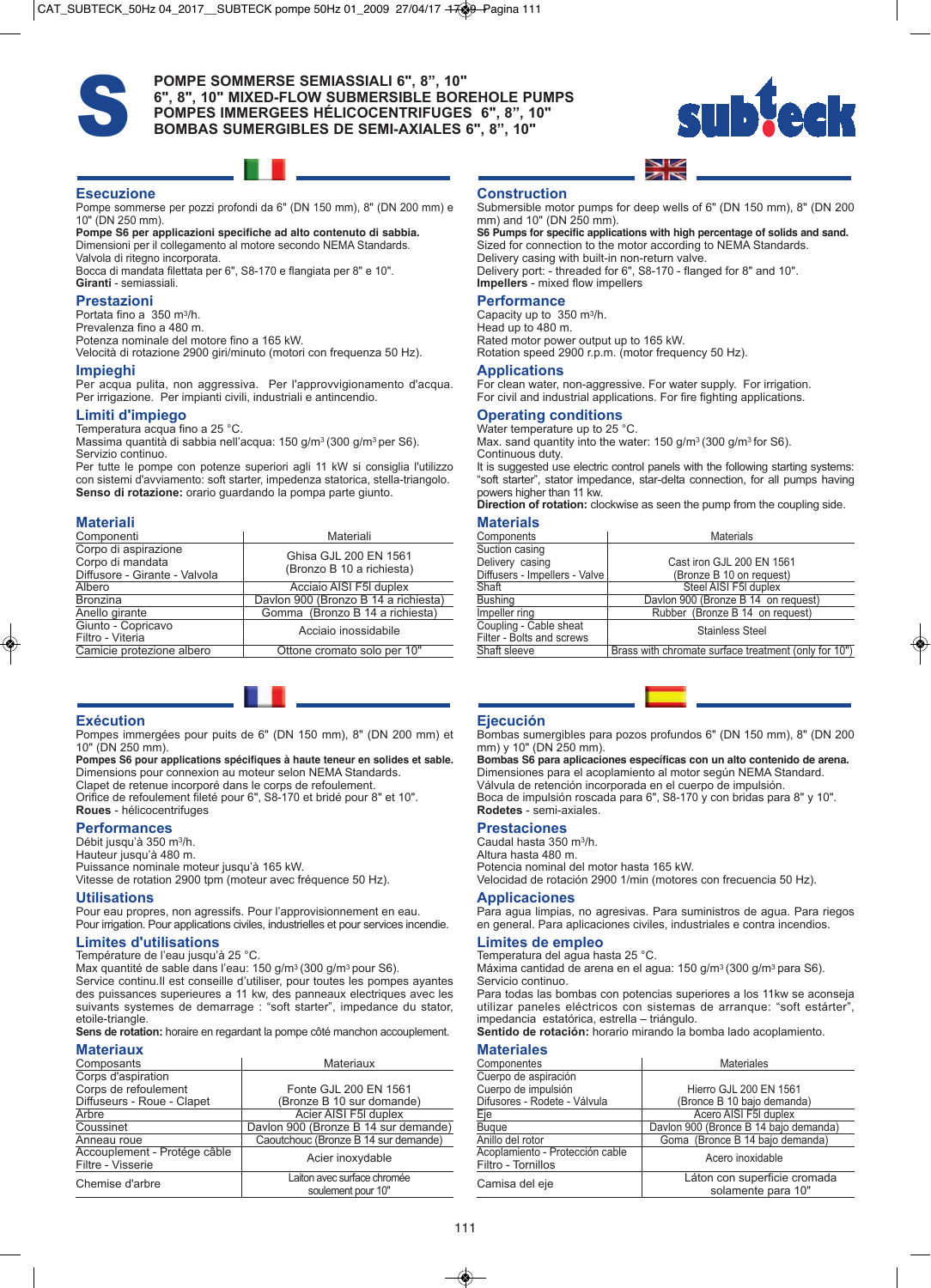

## **S6-32 POMPE SOMMERSE SEMIASSIALI 6"**<br> **SEPARE SORRES IMAGES IN ARRESTS HÉLICOCENTRE**

## **6" MIXED-FLOW SUBMERSIBLE BOREHOLE PUMPS POMPES IMMERGEES HÉLICOCENTRIFUGES 6" BOMBAS SUMERGIBLES DE SEMI-AXIALES 6" 50 Hz - n ≈ 2900 rpm**



Pompe per applicazioni specifiche ad alto contenuto di sabbia. - Pumps for specific applications with high percentage of solids and sand Pompes pour applications spécifiques à haute teneur en solides et sable. - Bombas para aplicaciones específicas con un alto contenido de arena

| <b>TIPO</b> |      | <b>MOTORE</b><br><b>MOTOR</b> | Q                                |                 |     |     |     | <b>PORTATA - DELIVERY - DEBIT - CAUDAL</b> |     |                 |     |     |     |     |     | <b>TORE</b><br><b>TOR</b><br><b>EUR</b> |      |     |
|-------------|------|-------------------------------|----------------------------------|-----------------|-----|-----|-----|--------------------------------------------|-----|-----------------|-----|-----|-----|-----|-----|-----------------------------------------|------|-----|
| <b>TYPE</b> |      | <b>MOTEUR</b>                 | m <sup>3</sup> /h                | $\mathbf 0$     | 12  | 15  | 18  | 21                                         | 24  | 27              | 30  | 33  | 36  | 39  | 42  |                                         | н    |     |
| <b>TYPE</b> | kW   | HP                            | l/min                            |                 | 200 | 250 | 300 | 350                                        | 400 | 450             | 500 | 550 | 600 | 650 | 700 | MOT<br>MOT                              | mm   | kg  |
| S6-32/3     | 4    | 5,5                           |                                  | 43              | 39  | 38  | 37  | 36                                         | 34  | 32              | 30  | 27  | 24  | 21  | 18  |                                         | 681  | 30  |
| S6-32/4     | 5,5  | 7,5                           |                                  | 58              | 52  | 50  | 49  | 47                                         | 45  | 42              | 40  | 36  | 32  | 28  | 24  |                                         | 783  | 36  |
| S6-32/5     | 7.5  | 10                            |                                  | 72              | 65  | 63  | 62  | 59                                         | 56  | 53              | 50  | 45  | 40  | 35  | 30  |                                         | 885  | 41  |
| S6-32/6     | 7,5  | 10                            |                                  | 87              | 78  | 76  | 74  | 71                                         | 67  | 63              | 60  | 54  | 48  | 42  | 36  |                                         | 987  | 46  |
| S6-32/7     | 9.2  | 12,5                          |                                  | 10              | 92  | 89  | 86  | 83                                         | 79  | 74              | 69  | 62  | 56  | 49  | 42  |                                         | 1089 | 51  |
| S6-32/8     | 11   | 15                            | ₹                                | 116             | 105 | 101 | 99  | 95                                         | 90  | 84              | 79  | 71  | 64  | 56  | 48  |                                         | 1191 | 56  |
| S6-32/9     | 13   | 17,5                          |                                  | 130             | 118 | 114 | 111 | 106                                        | 101 | 95              | 89  | 80  | 72  | 63  | 54  |                                         | 1293 | 62  |
| S6-32/10    | 13   | 17,5                          | HEAD<br>ALTURA                   | 145             | 131 | 127 | 123 | 118                                        | 112 | 105             | 99  | 89  | 80  | 70  | 60  |                                         | 1395 | 67  |
| S6-32/11    | 15   | 20                            |                                  | 160             | 144 | 140 | 135 | 130                                        | 123 | 115             | 109 | 98  | 88  | 77  | 66  |                                         | 1497 | 72  |
| S6-32/12    | 15   | 20                            | $\epsilon$ $\sim$                | 174             | 157 | 152 | 147 | 141                                        | 134 | 126             | 119 | 107 | 96  | 84  | 72  | 6"                                      | 1599 | 77  |
| S6-32/13    | 18,5 | $\overline{25}$               | H I<br>PREVALENZA<br>AUTEUR MAN. | 189             | 170 | 165 | 160 | 153                                        | 145 | 136             | 129 | 116 | 104 | 91  | 78  |                                         | 1701 | 83  |
| S6-32/14    | 18.5 | 25                            |                                  | 203             | 183 | 178 | 172 | 165                                        | 157 | 147             | 138 | 124 | 112 | 98  | 84  |                                         | 1803 | 88  |
| S6-32/15    | 22   | 30                            |                                  | 218             | 196 | 190 | 184 | 177                                        | 168 | 157             | 148 | 133 | 120 | 105 | 90  |                                         | 1905 | 93  |
| S6-32/16    | 22   | 30                            |                                  | 232             | 209 | 203 | 197 | 189                                        | 179 | 168             | 158 | 142 | 128 | 112 | 96  |                                         | 2007 | 98  |
| S6-32/17    | 22   | 30                            |                                  | 247             | 223 | 216 | 209 | 200                                        | 190 | 178             | 168 | 151 | 136 | 119 | 102 |                                         | 2109 | 103 |
| S6-32/18    | 26   | 35                            |                                  | 26 <sup>1</sup> | 236 | 228 | 221 | 212                                        | 201 | 189             | 178 | 160 | 144 | 126 | 108 |                                         | 2211 | 109 |
| S6-32/19    | 26   | 35                            |                                  | 276             | 246 | 241 | 234 | 224                                        | 213 | 199             | 188 | 169 | 152 | 133 | 114 |                                         | 2313 | 114 |
| S6-32/20    | 26   | 35                            |                                  | 290             | 262 | 254 | 246 | 236                                        | 224 | 210             | 198 | 178 | 160 | 140 | 120 |                                         | 2415 | 119 |
| S6-32/21    | 26   | 35                            |                                  | 305             | 275 | 267 | 258 | 248                                        | 235 | 220             | 208 | 187 | 168 | 147 | 126 |                                         | 2517 | 124 |
| S6-32/22    | 30   | 40                            |                                  | 320             | 288 | 279 | 270 | 259                                        | 246 | 23 <sup>′</sup> | 218 | 196 | 176 | 154 | 132 |                                         | 2619 | 129 |
| S6-32/23    | 30   | 40                            |                                  | 334             | 301 | 292 | 283 | 271                                        | 257 | 24 <sup>′</sup> | 228 | 205 | 184 | 161 | 138 |                                         | 2721 | 134 |
| S6-32/24    | 30   | 40                            |                                  | 348             | 314 | 305 | 295 | 283                                        | 268 | 252             | 237 | 213 | 192 | 168 | 144 |                                         | 2823 | 139 |
| S6-32/26    | 37   | 50                            |                                  | 378             | 340 | 330 | 320 | 306                                        | 291 | 273             | 257 | 231 | 208 | 182 | 156 |                                         | 3027 | 149 |
| S6-32/28    | 37   | 50                            |                                  | 407             | 366 | 355 | 344 | 330                                        | 313 | 294             | 277 | 249 | 224 | 196 | 168 |                                         | 3231 | 160 |

Le dimensioni d'ingombro e i pesi sono indicativi.

The encumbered dimensions and weight are indicative. Les dimensions d'encombrement et les poids sont indicatifs.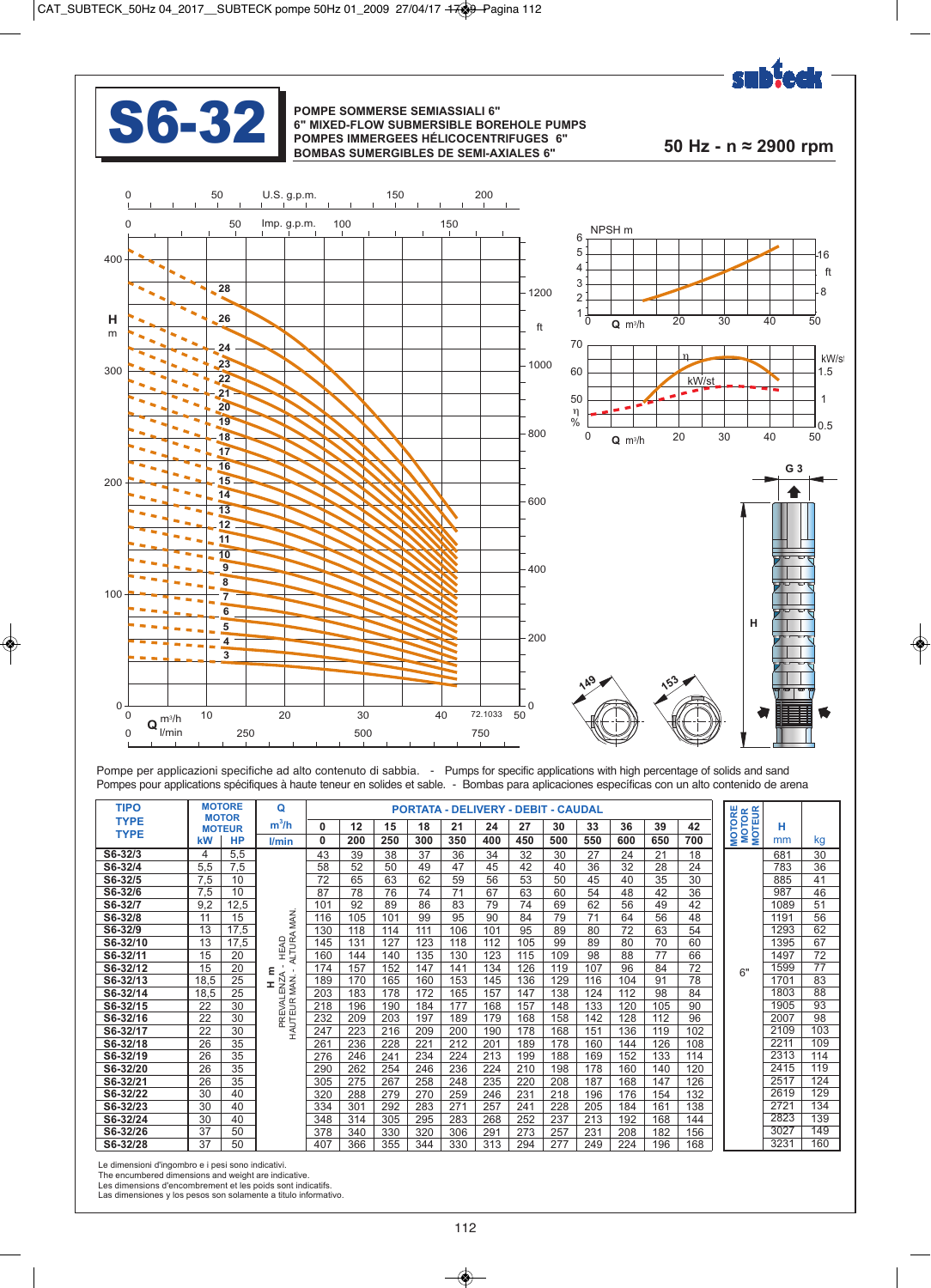



#### **S6-42 POMPE SOMMERSE SEMIASSIALI 6" 6" MIXED-FLOW SUBMERSIBLE BOR POMPES IMMERGEES HÉLICOCENTE 6" MIXED-FLOW SUBMERSIBLE BOREHOLE PUMPS POMPES IMMERGEES HÉLICOCENTRIFUGES 6" BOMBAS SUMERGIBLES DE SEMI-AXIALES 6" 50 Hz - n ≈ 2900 rpm**



Pompe per applicazioni specifiche ad alto contenuto di sabbia. - Pumps for specific applications with high percentage of solids and sand Pompes pour applications spécifiques à haute teneur en solides et sable. - Bombas para aplicaciones específicas con un alto contenido de arena

| <b>MOTORE</b><br><b>TIPO</b><br>PORTATA - DELIVERY - DEBIT - CAUDAL<br><b>MOTOR</b><br><b>MOTEUR</b><br><b>TYPE</b><br>$\begin{array}{ c c c c c c } \hline 42 & 45 & 48 \end{array}$<br>30<br>$33 \mid 36 \mid$<br>39<br>27<br>m"/h<br><b>TYPE</b><br>$kW$   HP<br>  400   450   500   550   600  <br>  650   700   750  <br>800<br> 300 <br>850<br>mm<br>I/min<br>⊣ ≶ ≊ š<br>$S6-42/2$<br>5,5<br>16<br>-24<br>579<br>-23<br>-22<br>-25<br>-20<br>41<br>681<br>$S6-42/3$<br>$\frac{5,5}{7,5}$<br>32<br>28<br>26<br>23<br>30<br>$\begin{array}{c c}\n\hline\n\overline{783} \\ \hline\n885\n\end{array}$<br>$S6-42/4$<br>$7,5$ 10<br>37<br>47<br>45<br>43<br>31<br>40<br>$S6-42/5$<br>$9,2$ 12,5<br>54<br>-50<br>-61<br>-43<br>47<br>$\begin{array}{r}\n 0.33 \\  \hline\n 987 \\  \hline\n 1089 \\  \hline\n 1191 \\  \hline\n 1293 \\  \hline\n 1395 \\  \hline\n 1197\n \end{array}$<br>$S6-42/$<br>68<br>$\frac{64}{75}$<br>60<br>56<br>51<br>46<br>$S6-42/7$<br>65<br>70<br>60<br>$13 \mid 17,5$<br>83<br>54<br>-85<br>$S6-42/8$<br>20<br>86<br>95<br>75<br>62<br>$4E$ $\overline{E}$<br>126<br>107<br>101<br>80<br>68<br>97<br>91<br>56<br>——<br>$S6-42/9$<br>20<br>114<br>96<br>$15 \quad$<br>120<br>106<br>102<br>-90<br>84<br>69<br>62<br>$\overline{25}$<br>S6-42/10<br>127<br>18.5  <br>121<br>113<br>107<br>157<br>134<br>118<br>100<br>93<br>85<br>77<br>67<br>$S6 - 42/11$<br>$\begin{array}{r} \hline 1997 \\ \hline 1197 \\ \hline 1599 \\ \hline 1701 \\ \hline 1803 \\ \hline 1905 \\ \hline 2007 \\ \hline 2109 \\ \hline 2211 \\ \hline \end{array}$<br>18.5  <br>25<br>140 <sub>1</sub><br>$172$ $\pm$<br>147<br>133<br>130<br>124<br>118<br>110<br>102<br>94<br>85<br>$ -$<br>S6-42/12<br>128<br>22<br>188<br>$152$<br>145<br>141<br>135  <br>120<br>30<br>161<br>111<br>102<br>93<br>$\frac{1}{165}$<br>S6-42/13<br>າາ<br>204<br>174<br>157<br>$153$ 147<br>$139$ 130<br>100<br>1121<br>110<br>30<br>$\epsilon$<br>$S6-42/14$<br>87   178  <br>$-5$ 158 150<br>220<br>169<br>140<br>165<br>130<br>119<br>108<br>S6-42/15<br>$\begin{array}{ c c }\n\hline\n190 \\ \hline\n203\n\end{array}$<br>$\boxed{177}$<br>169 160 150<br>181 171 160<br>235<br>$0$ 139 127<br>201<br>181<br>$\frac{1}{115}$  <br>$S6 - 42/16$<br>$\vert$ 149 $\vert$<br>251<br>214<br>193<br>189<br>$\frac{1}{136}$<br>123<br>110<br>40<br>$S6 - 42/17$<br>206<br>216<br>228<br>267<br>$-40$<br>$\frac{1}{228}$<br>241 228 218<br>268 254 241<br>109<br>282<br>S6-42/18<br>$30 \mid 40$<br>241<br><u> The Communication of the Communication of the Communication of the Communication of the Communication of the Communication of the Communication of the Communication of the Communication of the Communication of the Commun</u><br>$\frac{\overline{2415}}{\overline{2619}}$<br>$\frac{1}{314}$<br>S6-42/20<br>268<br>$37 \quad 50$<br>S6-42/22<br>$37 \mid 50$<br>$345$ 294<br>  279   266   259  <br>  248   235   220<br>$204$ 187<br>170<br>151 |  |  |  |  |  |  |
|---------------------------------------------------------------------------------------------------------------------------------------------------------------------------------------------------------------------------------------------------------------------------------------------------------------------------------------------------------------------------------------------------------------------------------------------------------------------------------------------------------------------------------------------------------------------------------------------------------------------------------------------------------------------------------------------------------------------------------------------------------------------------------------------------------------------------------------------------------------------------------------------------------------------------------------------------------------------------------------------------------------------------------------------------------------------------------------------------------------------------------------------------------------------------------------------------------------------------------------------------------------------------------------------------------------------------------------------------------------------------------------------------------------------------------------------------------------------------------------------------------------------------------------------------------------------------------------------------------------------------------------------------------------------------------------------------------------------------------------------------------------------------------------------------------------------------------------------------------------------------------------------------------------------------------------------------------------------------------------------------------------------------------------------------------------------------------------------------------------------------------------------------------------------------------------------------------------------------------------------------------------------------------------------------------------------------------------------------------------------------------------------------------------------------------------------------------------------------------------------------------------------------------------------------------------------------------------------------------------------------------------------------------------------------------------------------------------------------------------------------------------------------------------------------------------------------------------------------------------------------------------------------------------------------------------------------------|--|--|--|--|--|--|
|                                                                                                                                                                                                                                                                                                                                                                                                                                                                                                                                                                                                                                                                                                                                                                                                                                                                                                                                                                                                                                                                                                                                                                                                                                                                                                                                                                                                                                                                                                                                                                                                                                                                                                                                                                                                                                                                                                                                                                                                                                                                                                                                                                                                                                                                                                                                                                                                                                                                                                                                                                                                                                                                                                                                                                                                                                                                                                                                                         |  |  |  |  |  |  |
|                                                                                                                                                                                                                                                                                                                                                                                                                                                                                                                                                                                                                                                                                                                                                                                                                                                                                                                                                                                                                                                                                                                                                                                                                                                                                                                                                                                                                                                                                                                                                                                                                                                                                                                                                                                                                                                                                                                                                                                                                                                                                                                                                                                                                                                                                                                                                                                                                                                                                                                                                                                                                                                                                                                                                                                                                                                                                                                                                         |  |  |  |  |  |  |
|                                                                                                                                                                                                                                                                                                                                                                                                                                                                                                                                                                                                                                                                                                                                                                                                                                                                                                                                                                                                                                                                                                                                                                                                                                                                                                                                                                                                                                                                                                                                                                                                                                                                                                                                                                                                                                                                                                                                                                                                                                                                                                                                                                                                                                                                                                                                                                                                                                                                                                                                                                                                                                                                                                                                                                                                                                                                                                                                                         |  |  |  |  |  |  |
|                                                                                                                                                                                                                                                                                                                                                                                                                                                                                                                                                                                                                                                                                                                                                                                                                                                                                                                                                                                                                                                                                                                                                                                                                                                                                                                                                                                                                                                                                                                                                                                                                                                                                                                                                                                                                                                                                                                                                                                                                                                                                                                                                                                                                                                                                                                                                                                                                                                                                                                                                                                                                                                                                                                                                                                                                                                                                                                                                         |  |  |  |  |  |  |
|                                                                                                                                                                                                                                                                                                                                                                                                                                                                                                                                                                                                                                                                                                                                                                                                                                                                                                                                                                                                                                                                                                                                                                                                                                                                                                                                                                                                                                                                                                                                                                                                                                                                                                                                                                                                                                                                                                                                                                                                                                                                                                                                                                                                                                                                                                                                                                                                                                                                                                                                                                                                                                                                                                                                                                                                                                                                                                                                                         |  |  |  |  |  |  |
|                                                                                                                                                                                                                                                                                                                                                                                                                                                                                                                                                                                                                                                                                                                                                                                                                                                                                                                                                                                                                                                                                                                                                                                                                                                                                                                                                                                                                                                                                                                                                                                                                                                                                                                                                                                                                                                                                                                                                                                                                                                                                                                                                                                                                                                                                                                                                                                                                                                                                                                                                                                                                                                                                                                                                                                                                                                                                                                                                         |  |  |  |  |  |  |
|                                                                                                                                                                                                                                                                                                                                                                                                                                                                                                                                                                                                                                                                                                                                                                                                                                                                                                                                                                                                                                                                                                                                                                                                                                                                                                                                                                                                                                                                                                                                                                                                                                                                                                                                                                                                                                                                                                                                                                                                                                                                                                                                                                                                                                                                                                                                                                                                                                                                                                                                                                                                                                                                                                                                                                                                                                                                                                                                                         |  |  |  |  |  |  |
|                                                                                                                                                                                                                                                                                                                                                                                                                                                                                                                                                                                                                                                                                                                                                                                                                                                                                                                                                                                                                                                                                                                                                                                                                                                                                                                                                                                                                                                                                                                                                                                                                                                                                                                                                                                                                                                                                                                                                                                                                                                                                                                                                                                                                                                                                                                                                                                                                                                                                                                                                                                                                                                                                                                                                                                                                                                                                                                                                         |  |  |  |  |  |  |
|                                                                                                                                                                                                                                                                                                                                                                                                                                                                                                                                                                                                                                                                                                                                                                                                                                                                                                                                                                                                                                                                                                                                                                                                                                                                                                                                                                                                                                                                                                                                                                                                                                                                                                                                                                                                                                                                                                                                                                                                                                                                                                                                                                                                                                                                                                                                                                                                                                                                                                                                                                                                                                                                                                                                                                                                                                                                                                                                                         |  |  |  |  |  |  |
|                                                                                                                                                                                                                                                                                                                                                                                                                                                                                                                                                                                                                                                                                                                                                                                                                                                                                                                                                                                                                                                                                                                                                                                                                                                                                                                                                                                                                                                                                                                                                                                                                                                                                                                                                                                                                                                                                                                                                                                                                                                                                                                                                                                                                                                                                                                                                                                                                                                                                                                                                                                                                                                                                                                                                                                                                                                                                                                                                         |  |  |  |  |  |  |
|                                                                                                                                                                                                                                                                                                                                                                                                                                                                                                                                                                                                                                                                                                                                                                                                                                                                                                                                                                                                                                                                                                                                                                                                                                                                                                                                                                                                                                                                                                                                                                                                                                                                                                                                                                                                                                                                                                                                                                                                                                                                                                                                                                                                                                                                                                                                                                                                                                                                                                                                                                                                                                                                                                                                                                                                                                                                                                                                                         |  |  |  |  |  |  |
|                                                                                                                                                                                                                                                                                                                                                                                                                                                                                                                                                                                                                                                                                                                                                                                                                                                                                                                                                                                                                                                                                                                                                                                                                                                                                                                                                                                                                                                                                                                                                                                                                                                                                                                                                                                                                                                                                                                                                                                                                                                                                                                                                                                                                                                                                                                                                                                                                                                                                                                                                                                                                                                                                                                                                                                                                                                                                                                                                         |  |  |  |  |  |  |
|                                                                                                                                                                                                                                                                                                                                                                                                                                                                                                                                                                                                                                                                                                                                                                                                                                                                                                                                                                                                                                                                                                                                                                                                                                                                                                                                                                                                                                                                                                                                                                                                                                                                                                                                                                                                                                                                                                                                                                                                                                                                                                                                                                                                                                                                                                                                                                                                                                                                                                                                                                                                                                                                                                                                                                                                                                                                                                                                                         |  |  |  |  |  |  |
|                                                                                                                                                                                                                                                                                                                                                                                                                                                                                                                                                                                                                                                                                                                                                                                                                                                                                                                                                                                                                                                                                                                                                                                                                                                                                                                                                                                                                                                                                                                                                                                                                                                                                                                                                                                                                                                                                                                                                                                                                                                                                                                                                                                                                                                                                                                                                                                                                                                                                                                                                                                                                                                                                                                                                                                                                                                                                                                                                         |  |  |  |  |  |  |
|                                                                                                                                                                                                                                                                                                                                                                                                                                                                                                                                                                                                                                                                                                                                                                                                                                                                                                                                                                                                                                                                                                                                                                                                                                                                                                                                                                                                                                                                                                                                                                                                                                                                                                                                                                                                                                                                                                                                                                                                                                                                                                                                                                                                                                                                                                                                                                                                                                                                                                                                                                                                                                                                                                                                                                                                                                                                                                                                                         |  |  |  |  |  |  |
|                                                                                                                                                                                                                                                                                                                                                                                                                                                                                                                                                                                                                                                                                                                                                                                                                                                                                                                                                                                                                                                                                                                                                                                                                                                                                                                                                                                                                                                                                                                                                                                                                                                                                                                                                                                                                                                                                                                                                                                                                                                                                                                                                                                                                                                                                                                                                                                                                                                                                                                                                                                                                                                                                                                                                                                                                                                                                                                                                         |  |  |  |  |  |  |
|                                                                                                                                                                                                                                                                                                                                                                                                                                                                                                                                                                                                                                                                                                                                                                                                                                                                                                                                                                                                                                                                                                                                                                                                                                                                                                                                                                                                                                                                                                                                                                                                                                                                                                                                                                                                                                                                                                                                                                                                                                                                                                                                                                                                                                                                                                                                                                                                                                                                                                                                                                                                                                                                                                                                                                                                                                                                                                                                                         |  |  |  |  |  |  |
|                                                                                                                                                                                                                                                                                                                                                                                                                                                                                                                                                                                                                                                                                                                                                                                                                                                                                                                                                                                                                                                                                                                                                                                                                                                                                                                                                                                                                                                                                                                                                                                                                                                                                                                                                                                                                                                                                                                                                                                                                                                                                                                                                                                                                                                                                                                                                                                                                                                                                                                                                                                                                                                                                                                                                                                                                                                                                                                                                         |  |  |  |  |  |  |
|                                                                                                                                                                                                                                                                                                                                                                                                                                                                                                                                                                                                                                                                                                                                                                                                                                                                                                                                                                                                                                                                                                                                                                                                                                                                                                                                                                                                                                                                                                                                                                                                                                                                                                                                                                                                                                                                                                                                                                                                                                                                                                                                                                                                                                                                                                                                                                                                                                                                                                                                                                                                                                                                                                                                                                                                                                                                                                                                                         |  |  |  |  |  |  |
|                                                                                                                                                                                                                                                                                                                                                                                                                                                                                                                                                                                                                                                                                                                                                                                                                                                                                                                                                                                                                                                                                                                                                                                                                                                                                                                                                                                                                                                                                                                                                                                                                                                                                                                                                                                                                                                                                                                                                                                                                                                                                                                                                                                                                                                                                                                                                                                                                                                                                                                                                                                                                                                                                                                                                                                                                                                                                                                                                         |  |  |  |  |  |  |
|                                                                                                                                                                                                                                                                                                                                                                                                                                                                                                                                                                                                                                                                                                                                                                                                                                                                                                                                                                                                                                                                                                                                                                                                                                                                                                                                                                                                                                                                                                                                                                                                                                                                                                                                                                                                                                                                                                                                                                                                                                                                                                                                                                                                                                                                                                                                                                                                                                                                                                                                                                                                                                                                                                                                                                                                                                                                                                                                                         |  |  |  |  |  |  |
|                                                                                                                                                                                                                                                                                                                                                                                                                                                                                                                                                                                                                                                                                                                                                                                                                                                                                                                                                                                                                                                                                                                                                                                                                                                                                                                                                                                                                                                                                                                                                                                                                                                                                                                                                                                                                                                                                                                                                                                                                                                                                                                                                                                                                                                                                                                                                                                                                                                                                                                                                                                                                                                                                                                                                                                                                                                                                                                                                         |  |  |  |  |  |  |
|                                                                                                                                                                                                                                                                                                                                                                                                                                                                                                                                                                                                                                                                                                                                                                                                                                                                                                                                                                                                                                                                                                                                                                                                                                                                                                                                                                                                                                                                                                                                                                                                                                                                                                                                                                                                                                                                                                                                                                                                                                                                                                                                                                                                                                                                                                                                                                                                                                                                                                                                                                                                                                                                                                                                                                                                                                                                                                                                                         |  |  |  |  |  |  |
|                                                                                                                                                                                                                                                                                                                                                                                                                                                                                                                                                                                                                                                                                                                                                                                                                                                                                                                                                                                                                                                                                                                                                                                                                                                                                                                                                                                                                                                                                                                                                                                                                                                                                                                                                                                                                                                                                                                                                                                                                                                                                                                                                                                                                                                                                                                                                                                                                                                                                                                                                                                                                                                                                                                                                                                                                                                                                                                                                         |  |  |  |  |  |  |
|                                                                                                                                                                                                                                                                                                                                                                                                                                                                                                                                                                                                                                                                                                                                                                                                                                                                                                                                                                                                                                                                                                                                                                                                                                                                                                                                                                                                                                                                                                                                                                                                                                                                                                                                                                                                                                                                                                                                                                                                                                                                                                                                                                                                                                                                                                                                                                                                                                                                                                                                                                                                                                                                                                                                                                                                                                                                                                                                                         |  |  |  |  |  |  |

Le dimensioni d'ingombro e i pesi sono indicativi.

The encumbered dimensions and weight are indicative. Les dimensions d'encombrement et les poids sont indicatifs.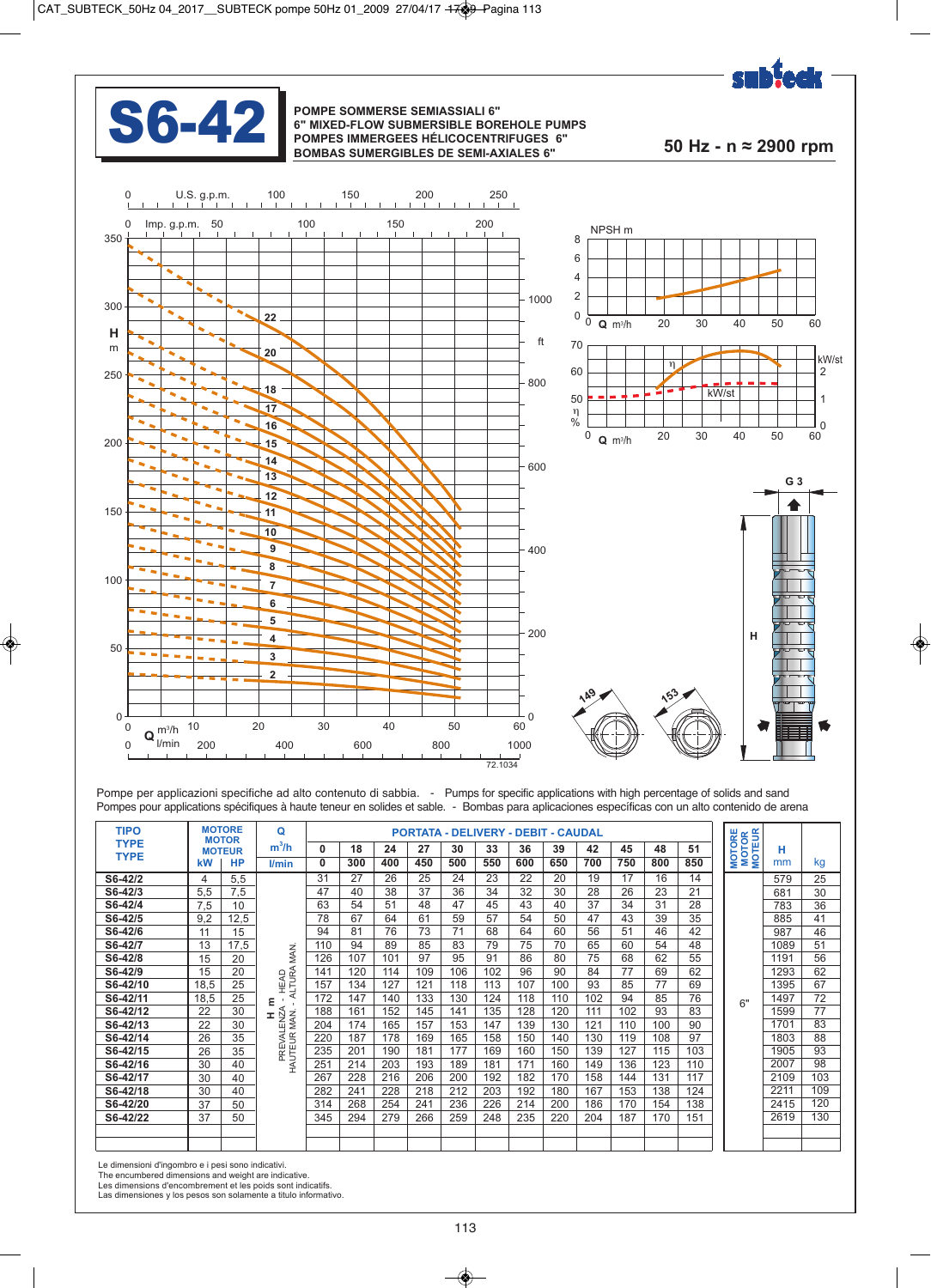



#### **S6-58** POMPE SOMMERSE SEMIASSIALI 6"<br>POMPES IMMERGEES HÉLICOCENTR **6" MIXED-FLOW SUBMERSIBLE BOREHOLE PUMPS POMPES IMMERGEES HÉLICOCENTRIFUGES 6" BOMBAS SUMERGIBLES DE SEMI-AXIALES 6" 50 Hz - n ≈ 2900 rpm**



Pompe per applicazioni specifiche ad alto contenuto di sabbia. - Pumps for specific applications with high percentage of solids and sand Pompes pour applications spécifiques à haute teneur en solides et sable. - Bombas para aplicaciones específicas con un alto contenido de arena

| <b>TIPO</b> |      | <b>MOTORE</b><br><b>MOTOR</b> | Q                                                                                                                                                                                                                                                                                                                      |              |     |     |     |     |      |     | PORTATA - DELIVERY - DEBIT - CAUDAL |      |      |      |      | <b>MOTORE</b><br>MOTOR<br>MOTEUR |      |     |
|-------------|------|-------------------------------|------------------------------------------------------------------------------------------------------------------------------------------------------------------------------------------------------------------------------------------------------------------------------------------------------------------------|--------------|-----|-----|-----|-----|------|-----|-------------------------------------|------|------|------|------|----------------------------------|------|-----|
| <b>TYPE</b> |      | <b>MOTEUR</b>                 | $m^3/h$                                                                                                                                                                                                                                                                                                                | $\mathbf{0}$ | 27  | 35  | 40  | 45  | 50   | 55  | 60                                  | 65   | 70   | 75   | 80   |                                  | н    |     |
| <b>TYPE</b> | kW   | <b>HP</b>                     | l/min                                                                                                                                                                                                                                                                                                                  | $\mathbf{0}$ | 450 | 583 | 666 | 750 | 833  | 916 | 1000                                | 1083 | 1166 | 1250 | 1333 |                                  | mm   | kg  |
| S6-58/2     | 4    | 5,5                           |                                                                                                                                                                                                                                                                                                                        | 24           | 21  | 20  | 19  | 18  | 17,5 | 17  | 16                                  | 14   | 13   |      | 9    |                                  | 579  | 26  |
| S6-58/3     | 5,5  | 7,5                           |                                                                                                                                                                                                                                                                                                                        | 37           | 32  | 30  | 29  | 27  | 26   | 25  | 23                                  | 21   | 19   | 16   | 14   |                                  | 681  | 31  |
| S6-58/4     | 7,5  | 10                            |                                                                                                                                                                                                                                                                                                                        | 49           | 43  | 40  | 38  | 36  | 35   | 33  | 31                                  | 28   | 25   | 22   | 18   |                                  | 783  | 37  |
| S6-58/5     | 9.2  | 12,5                          |                                                                                                                                                                                                                                                                                                                        | 62           | 53  | 50  | 48  | 45  | 43   | 41  | 39                                  | 35   | 31   | 27   | 23   |                                  | 885  | 42  |
| S6-58/6     | 11   | 15                            |                                                                                                                                                                                                                                                                                                                        | 74           | 64  | 60  | 57  | 54  | 52   | 49  | 46                                  | 42   | 37   | 33   | 27   |                                  | 987  | 48  |
| S6-58/7     | 13   | 17,5                          |                                                                                                                                                                                                                                                                                                                        | 86           | 74  | 70  | 67  | 63  | 60   | 58  | 54                                  | 49   | 44   | 38   | 32   |                                  | 1089 | 54  |
| S6-58/8     | 15   | 20                            | MAN.                                                                                                                                                                                                                                                                                                                   | 99           | 85  | 79  | 76  | 72  | 69   | 66  | 62                                  | 56   | 50   | 43   | 36   |                                  | 1191 | 59  |
| S6-58/9     | 18,5 | 25                            | HEAD<br>ALTURA                                                                                                                                                                                                                                                                                                         | 111          | 96  | 89  | 86  | 81  | 78   | 74  | 70                                  | 63   | 56   | 49   | 41   |                                  | 1293 | 65  |
| S6-58/10    | 18,5 | 25                            |                                                                                                                                                                                                                                                                                                                        | 124          | 106 | 99  | 95  | 90  | 86   | 82  | 77                                  | 70   | 62   | 54   | 45   |                                  | 1395 | 70  |
| S6-58/11    | 22   | 30                            | Ε                                                                                                                                                                                                                                                                                                                      | 136          | 117 | 109 | 104 | 99  | 95   | 90  | 85                                  | 77   | 68   | 60   | 50   | 6"                               | 1497 | 76  |
| S6-58/12    | 22   | 30                            |                                                                                                                                                                                                                                                                                                                        | 148          | 127 | 119 | 114 | 108 | 103  | 100 | 95                                  | 87   | 77   | 67   | 56   |                                  | 1599 | 81  |
| S6-58/13    | 26   | 35                            | $=$ $\frac{1}{2}$ $\frac{1}{2}$ $\frac{1}{2}$ $\frac{1}{2}$ $\frac{1}{2}$ $\frac{1}{2}$ $\frac{1}{2}$ $\frac{1}{2}$ $\frac{1}{2}$ $\frac{1}{2}$ $\frac{1}{2}$ $\frac{1}{2}$ $\frac{1}{2}$ $\frac{1}{2}$ $\frac{1}{2}$ $\frac{1}{2}$ $\frac{1}{2}$ $\frac{1}{2}$ $\frac{1}{2}$ $\frac{1}{2}$ $\frac{1}{2}$ $\frac{1}{2$ | 161          | 138 | 129 | 123 | 117 | 112  | 107 | 100                                 | 91   | 81   | 70   | 59   |                                  | 1701 | 87  |
| S6-58/14    | 26   | 35                            |                                                                                                                                                                                                                                                                                                                        | 173          | 148 | 139 | 133 | 126 | 120  | 115 | 108                                 | 98   | 87   | 76   | 63   |                                  | 1803 | 92  |
| S6-58/15    | 30   | 40                            |                                                                                                                                                                                                                                                                                                                        | 186          | 159 | 148 | 142 | 135 | 129  | 123 | 115                                 | 105  | 93   | 81   | 68   |                                  | 1905 | 98  |
| S6-58/16    | 30   | 40                            | PREVAL<br>HAUTEUR I                                                                                                                                                                                                                                                                                                    | 198          | 170 | 158 | 152 | 144 | 138  | 131 | 123                                 | 112  | 99   | 87   | 72   |                                  | 2007 | 103 |
| S6-58/17    | 30   | 40                            |                                                                                                                                                                                                                                                                                                                        | 210          | 180 | 168 | 162 | 153 | 146  | 139 | 131                                 | 119  | 105  | 92   | 77   |                                  | 2109 | 108 |
| S6-58/19    | 37   | 50                            |                                                                                                                                                                                                                                                                                                                        | 235          | 201 | 188 | 180 | 171 | 163  | 155 | 146                                 | 133  | 117  | 102  | 85   |                                  | 2313 | 118 |
| S6-58/21    | 37   | 50                            |                                                                                                                                                                                                                                                                                                                        | 260          | 222 | 208 | 200 | 185 | 180  | 172 | 161                                 | 147  | 130  | 113  | 94   |                                  | 2517 | 128 |
|             |      |                               |                                                                                                                                                                                                                                                                                                                        |              |     |     |     |     |      |     |                                     |      |      |      |      |                                  |      |     |
|             |      |                               |                                                                                                                                                                                                                                                                                                                        |              |     |     |     |     |      |     |                                     |      |      |      |      |                                  |      |     |
|             |      |                               |                                                                                                                                                                                                                                                                                                                        |              |     |     |     |     |      |     |                                     |      |      |      |      |                                  |      |     |

Le dimensioni d'ingombro e i pesi sono indicativi.

The encumbered dimensions and weight are indicative. Les dimensions d'encombrement et les poids sont indicatifs.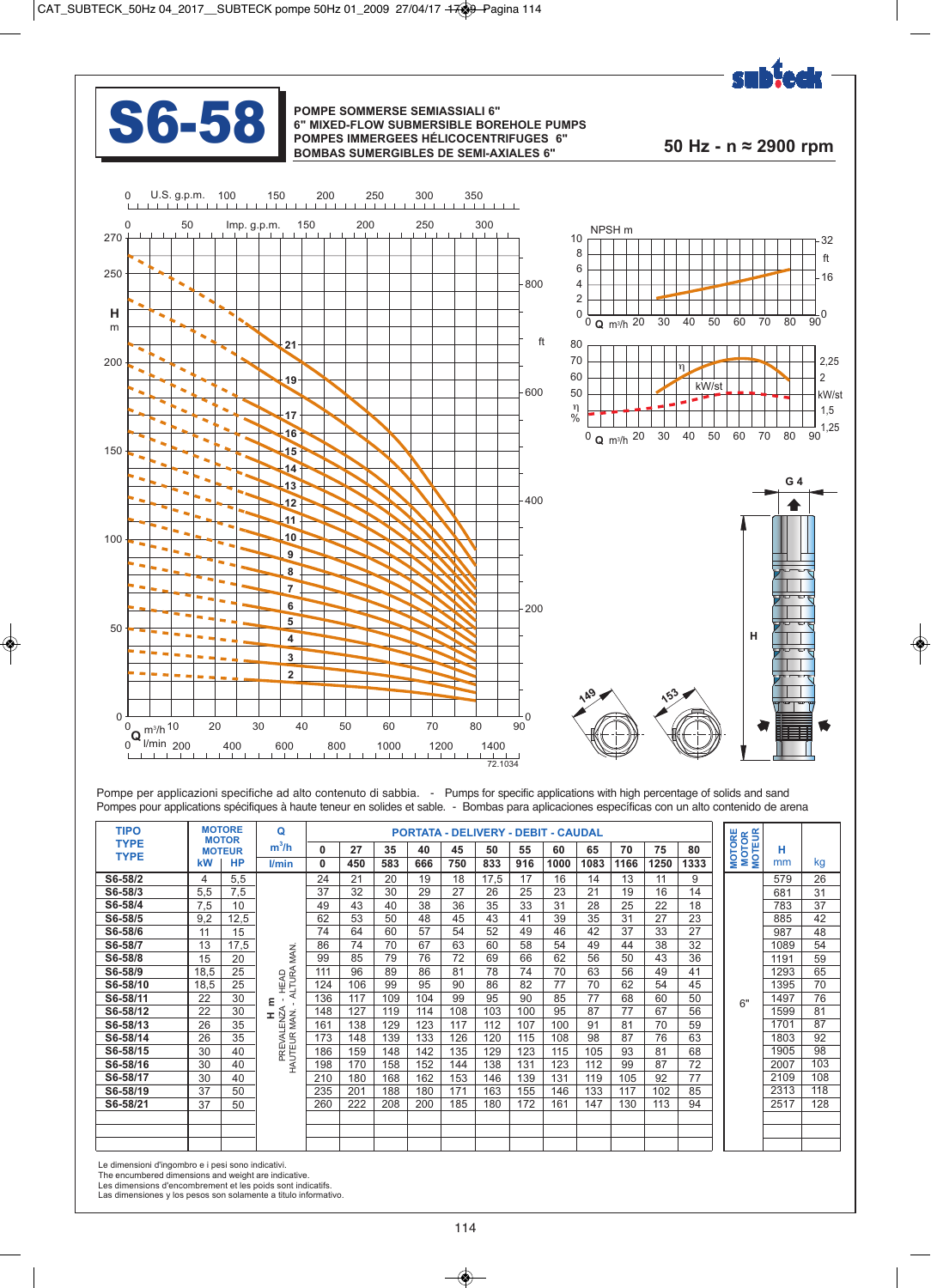



#### **S8-70** POMPE SOMMERSE SEMIASSIALI 8"<br>
POMPES IMMERGEES HÉLICOCENTR **8" MIXED-FLOW SUBMERSIBLE BOREHOLE PUMPS POMPES IMMERGEES HÉLICOCENTRIFUGES 8" BOMBAS SUMERGIBLES DE SEMI-AXIALES 8" 50 Hz - n ≈ 2900 rpm**







| <b>TIPO</b> |      | <b>MOTORE</b><br><b>MOTOR</b> | $\Omega$               |          |     |     |     |     |     | <b>PORTATA - DELIVERY - DEBIT - CAUDAL</b> |      |      |      |      |      | <b>MOTORE</b><br>MOTOR<br>MOTEUR |      |     |
|-------------|------|-------------------------------|------------------------|----------|-----|-----|-----|-----|-----|--------------------------------------------|------|------|------|------|------|----------------------------------|------|-----|
| <b>TYPE</b> |      | <b>MOTEUR</b>                 | $m^3/h$                | 0        | 15  | 20  | 30  | 40  | 50  | 60                                         | 65   | 70   | 75   | 80   | 90   |                                  | н    |     |
| <b>TYPE</b> | kW   | <b>HP</b>                     | l/min                  | $\bf{0}$ | 250 | 333 | 500 | 666 | 833 | 1000                                       | 1083 | 1166 | 1250 | 1333 | 1500 |                                  | mm   | kg  |
| S8-70/1     | 4    | 5,5                           |                        | 25       | 24  | 23  | 22  | 21  | 19  | 18                                         | 16   | 15   | 14   | 13   | 10   |                                  | 607  | 40  |
| S8-70/2     | 9,2  | 12,5                          |                        | 50       | 48  | 46  | 44  | 41  | 38  | 35                                         | 32   | 30   | 28   | 26   | 20   |                                  | 742  | 52  |
| S8-70/3     | 13   | 17,5                          |                        | 75       | 72  | 69  | 66  | 62  | 57  | 53                                         | 48   | 45   | 42   | 39   | 30   |                                  | 877  | 62  |
| S8-70/4     | 18.5 | 25                            |                        | 100      | 96  | 92  | 88  | 82  | 76  | 70                                         | 64   | 60   | 56   | 52   | 40   | 6"                               | 1012 | 73  |
| S8-70/5     | 22   | 30                            |                        | 125      | 120 | 115 | 110 | 102 | 95  | 88                                         | 82   | 75   | 72   | 65   | 50   |                                  | 1191 | 88  |
| S8-70/6     | 26   | 35                            |                        | 150      | 144 | 138 | 132 | 123 | 114 | 105                                        | 98   | 90   | 85   | 78   | 60   |                                  | 1326 | 98  |
| S8-70/7     | 30   | 40                            | MAN.                   | 175      | 168 | 161 | 154 | 143 | 133 | 122                                        | 115  | 105  | 100  | 91   | 70   |                                  | 1461 | 109 |
| S8-70/8     | 37   | 50                            | - HEAD<br>ALTURA       | 200      | 192 | 184 | 176 | 164 | 152 | 140                                        | 131  | 120  | 115  | 104  | 80   |                                  | 1596 | 120 |
| S8-70/9     | 45   | 60                            |                        | 225      | 216 | 207 | 198 | 184 | 171 | 157                                        | 148  | 135  | 130  | 117  | 90   |                                  | 1731 | 131 |
| S8-70/10    | 45   | 60                            | ε                      | 250      | 240 | 230 | 220 | 205 | 190 | 175                                        | 164  | 150  | 144  | 130  | 100  |                                  | 1866 | 143 |
| S8-70/11    | 51   | 70                            | ✓<br>x.                | 275      | 264 | 253 | 242 | 225 | 209 | 192                                        | 180  | 165  | 160  | 143  | 110  |                                  | 2001 | 153 |
| S8-70/12    | 55   | 75                            | MAN.<br>EN2            | 300      | 288 | 276 | 264 | 246 | 228 | 210                                        | 197  | 180  | 173  | 156  | 120  |                                  | 2136 | 165 |
| S8-70/13    | 59   | 80                            |                        | 325      | 312 | 299 | 286 | 266 | 247 | 227                                        | 213  | 195  | 188  | 169  | 130  |                                  | 2271 | 175 |
| S8-70/14    | 59   | 80                            | PREVAL<br>HAUTEUR<br>Æ | 350      | 336 | 322 | 308 | 287 | 266 | 245                                        | 230  | 210  | 202  | 182  | 140  | R''                              | 2406 | 185 |
| S8-70/15    | 66   | 90                            |                        | 375      | 360 | 345 | 330 | 307 | 285 | 262                                        | 246  | 225  | 216  | 195  | 150  |                                  | 2541 | 195 |
| S8-70/16    | 75   | 100                           |                        | 400      | 384 | 368 | 352 | 328 | 304 | 280                                        | 263  | 240  | 231  | 208  | 160  |                                  | 2676 | 222 |
| S8-70/17    | 75   | 100                           |                        | 425      | 408 | 391 | 374 | 348 | 323 | 297                                        | 279  | 255  | 245  | 221  | 170  |                                  | 2811 | 235 |
| S8-70/18    | 92   | 125                           |                        | 450      | 432 | 414 | 396 | 369 | 342 | 315                                        | 296  | 270  | 260  | 234  | 180  |                                  | 2946 | 249 |
| S8-70/19    | 92   | 125                           |                        | 475      | 456 | 437 | 418 | 389 | 361 | 332                                        | 312  | 285  | 274  | 247  | 190  |                                  | 3081 | 263 |
| S8-70/20    | 92   | 125                           |                        | 500      | 480 | 460 | 440 | 410 | 380 | 350                                        | 330  | 300  | 289  | 260  | 200  |                                  | 3216 | 277 |

Le dimensioni d'ingombro e i pesi sono indicativi. The encumbered dimensions and weight are indicative.

Les dimensions d'encombrement et les poids sont indicatifs. Las dimensiones y los pesos son solamente a titulo informativo.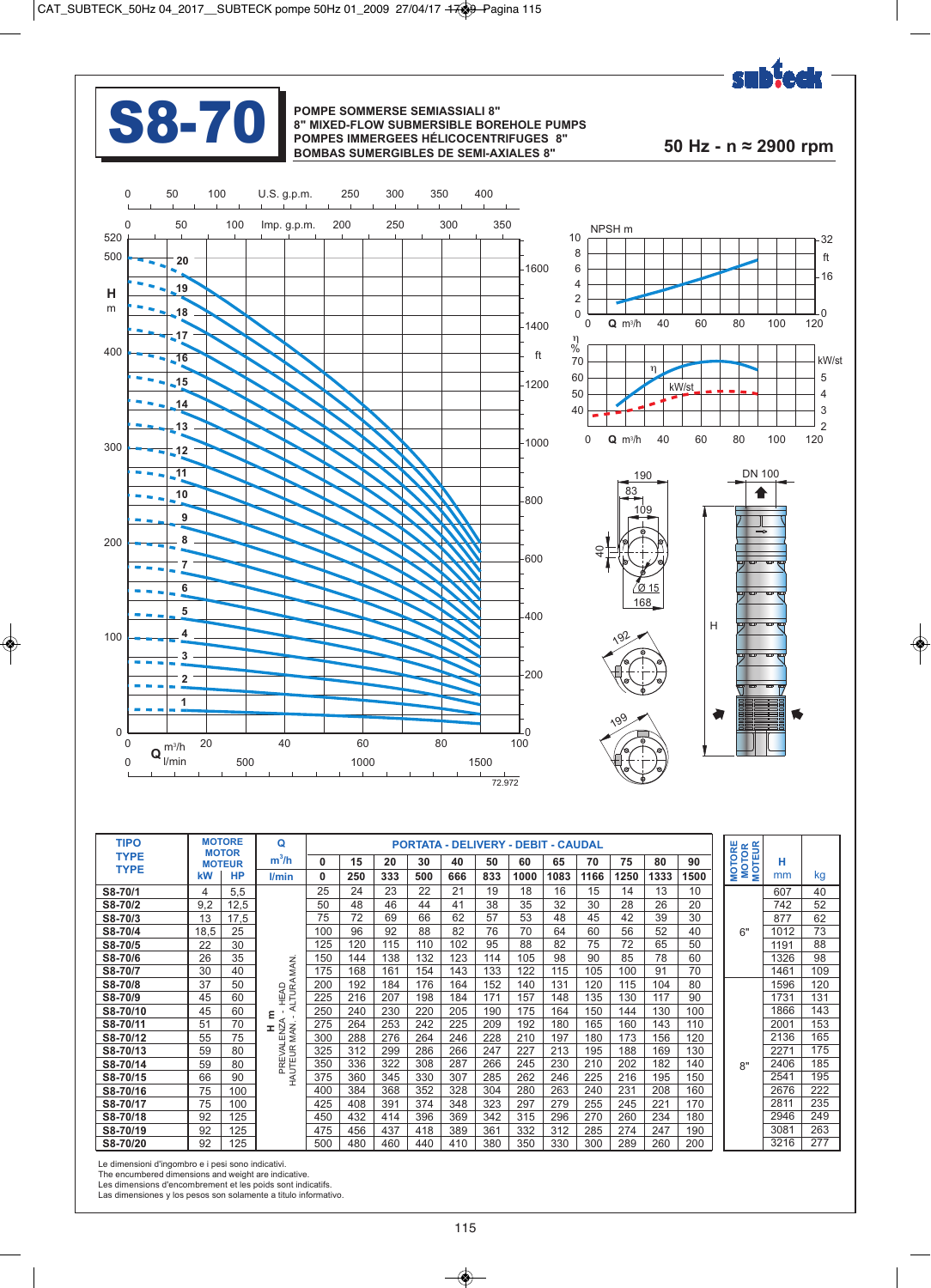

## **S8-100** POMPE SOMMERSE SEMIASSIALI 8"<br>POMPES IMMERGEES HÉLICOCENTR

## **8" MIXED-FLOW SUBMERSIBLE BOREHOLE PUMPS POMPES IMMERGEES HÉLICOCENTRIFUGES 8" BOMBAS SUMERGIBLES DE SEMI-AXIALES 8" 50 Hz - n ≈ 2900 rpm**







| <b>TIPO</b> |      | <b>MOTORE</b><br><b>MOTOR</b> | Q                    |     |     |     |     |     | <b>PORTATA - DELIVERY - DEBIT - CAUDAL</b> |      |      |      |      |      |      | <b>MOTORE</b><br>MOTOR<br>MOTEUR |      |     |
|-------------|------|-------------------------------|----------------------|-----|-----|-----|-----|-----|--------------------------------------------|------|------|------|------|------|------|----------------------------------|------|-----|
| <b>TYPE</b> |      | <b>MOTEUR</b>                 | $m^3/h$              | 0   | 30  | 40  | 50  | 60  | 70                                         | 80   | 90   | 100  | 105  | 110  | 125  |                                  | н    |     |
| <b>TYPE</b> | kW   | <b>HP</b>                     | l/min                | 0   | 500 | 666 | 833 | 100 | 1166                                       | 1333 | 1500 | 1666 | 1750 | 1833 | 2083 |                                  | mm   | kg  |
| S8-100/1    | 5.5  | 7,5                           |                      | 23  | 22  | 21  | 21  | 20  | 19                                         | 18   | 17   | 16   | 15   | 14   | 11   |                                  | 607  | 40  |
| S8-100/2    | 11   | 15                            |                      | 46  | 43  | 42  | 41  | 40  | 38                                         | 36   | 34   | 31   | 30   | 28   | 21   |                                  | 742  | 52  |
| S8-100/3    | 18,5 | 25                            |                      | 69  | 65  | 63  | 62  | 60  | 57                                         | 54   | 51   | 47   | 45   | 42   | 32   | 6"                               | 877  | 62  |
| S8-100/4    | 22   | 30                            |                      | 92  | 86  | 84  | 82  | 80  | 76                                         | 72   | 68   | 62   | 60   | 56   | 42   |                                  | 1012 | 73  |
| S8-100/5    | 30   | 40                            |                      | 115 | 107 | 105 | 102 | 100 | 95                                         | 90   | 85   | 78   | 75   | 70   | 53   |                                  | 1191 | 88  |
| S8-100/6    | 37   | 50                            | MAN.                 | 138 | 129 | 126 | 123 | 120 | 114                                        | 108  | 102  | 93   | 90   | 84   | 63   |                                  | 1326 | 98  |
| S8-100/7    | 45   | 60                            |                      | 161 | 150 | 147 | 143 | 140 | 133                                        | 126  | 119  | 108  | 105  | 98   | 74   |                                  | 1461 | 109 |
| S8-100/8    | 45   | 60                            | HEAD<br>ALTURA       | 184 | 172 | 168 | 164 | 160 | 152                                        | 144  | 136  | 124  | 120  | 112  | 84   |                                  | 1596 | 120 |
| S8-100/9    | 51   | 70                            |                      | 207 | 193 | 189 | 184 | 180 | 171                                        | 162  | 153  | 139  | 135  | 126  | 95   |                                  | 1731 | 131 |
| S8-100/10   | 55   | 75                            | ε                    | 230 | 215 | 210 | 205 | 200 | 190                                        | 180  | 170  | 155  | 150  | 140  | 105  |                                  | 1866 | 143 |
| S8-100/11   | 66   | 90                            | Ŧ,                   | 253 | 236 | 231 | 225 | 220 | 209                                        | 198  | 187  | 170  | 165  | 154  | 115  | R''                              | 2001 | 153 |
| S8-100/12   | 66   | 90                            | LENZI<br>MAN         | 276 | 258 | 252 | 246 | 240 | 228                                        | 216  | 204  | 186  | 180  | 168  | 126  |                                  | 2136 | 165 |
| S8-100/13   | 75   | 100                           | PREVALE<br>HAUTEUR N | 300 | 279 | 273 | 266 | 260 | 247                                        | 234  | 221  | 201  | 195  | 182  | 136  |                                  | 2271 | 175 |
| S8-100/14   | 92   | 125                           |                      | 322 | 301 | 294 | 287 | 280 | 266                                        | 252  | 238  | 217  | 210  | 196  | 147  |                                  | 2406 | 185 |
| S8-100/15   | 92   | 125                           |                      | 345 | 322 | 315 | 307 | 300 | 285                                        | 270  | 255  | 232  | 225  | 210  | 157  |                                  | 2541 | 195 |
| S8-100/16   | 92   | 125                           |                      | 368 | 344 | 336 | 328 | 320 | 304                                        | 288  | 272  | 248  | 240  | 224  | 168  |                                  | 2676 | 205 |
|             |      |                               |                      |     |     |     |     |     |                                            |      |      |      |      |      |      |                                  |      |     |
|             |      |                               |                      |     |     |     |     |     |                                            |      |      |      |      |      |      |                                  |      |     |
|             |      |                               |                      |     |     |     |     |     |                                            |      |      |      |      |      |      |                                  |      |     |
|             |      |                               |                      |     |     |     |     |     |                                            |      |      |      |      |      |      |                                  |      |     |

Le dimensioni d'ingombro e i pesi sono indicativi. The encumbered dimensions and weight are indicative.

Les dimensions d'encombrement et les poids sont indicatifs. Las dimensiones y los pesos son solamente a titulo informativo.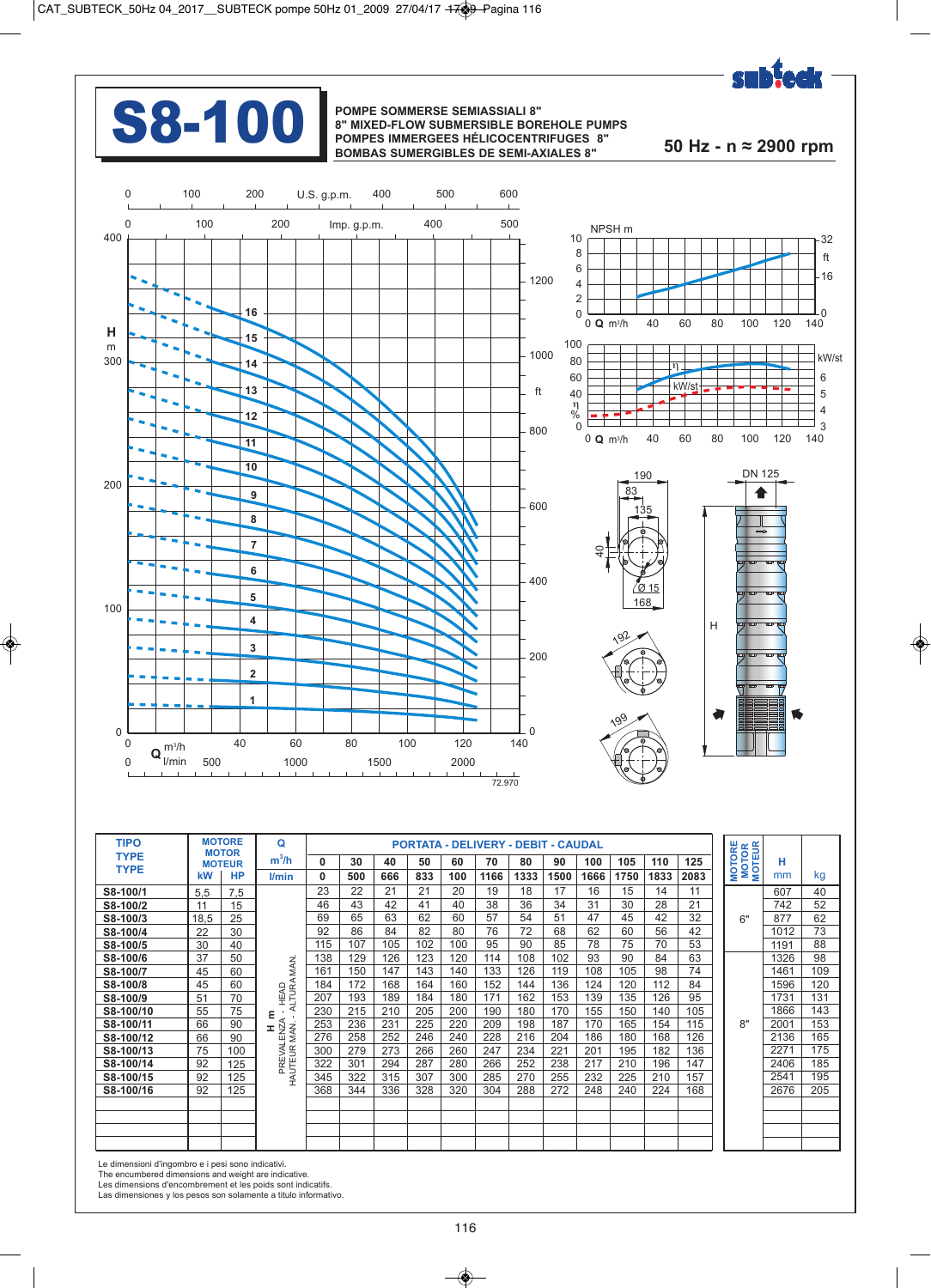

## **S8-150** POMPE SOMMERSE SEMIASSIALI 8"<br>POMPES IMMERGEES HÉLICOCENTR

## **8" MIXED-FLOW SUBMERSIBLE BOREHOLE PUMPS POMPES IMMERGEES HÉLICOCENTRIFUGES 8" BOMBAS SUMERGIBLES DE SEMI-AXIALES 8" 50 Hz - n ≈ 2900 rpm**







| <b>TIPO</b>                |      | <b>MOTORE</b><br><b>MOTOR</b> | Q                          |     |     |      |      |      | <b>PORTATA - DELIVERY - DEBIT - CAUDAL</b> |      |      |      |      |      |      | <b>MOTOR</b><br>MOTEUR |      |     |
|----------------------------|------|-------------------------------|----------------------------|-----|-----|------|------|------|--------------------------------------------|------|------|------|------|------|------|------------------------|------|-----|
| <b>TYPE</b><br><b>TYPE</b> |      | <b>MOTEUR</b>                 | $m^3/h$                    | O   | 60  | 70   | 80   | 90   | 100                                        | 110  | 125  | 140  | 150  | 160  | 180  | <b>MOTORE</b>          | н    |     |
|                            | kW   | <b>HP</b>                     | l/min                      | 0   | 100 | 1166 | 1333 | 1500 | 1666                                       | 1833 | 2083 | 2333 | 2500 | 2666 | 3000 |                        | mm   | kg  |
| S8-150/1A                  | 5.5  | 7.5                           |                            | 20  | 15  | 14   | 13,5 | 13   | 12                                         | 11   | 10   | 8    |      | 5    |      |                        | 607  | 40  |
| S8-150/1                   | 7.5  | 10                            |                            | 22  | 18  | 18   | 17   | 17   | 16                                         | 16   | 15   | 13   | 12   | 11   | 6    |                        | 607  | 40  |
| S8-150/2A                  | 11   | 15                            |                            | 40  | 30  | 28   | 27   | 26   | 24                                         | 22   | 20   | 16   | 14   | 10   |      |                        | 742  | 52  |
| S8-150/2                   | 15   | 20                            |                            | 44  | 36  | 35   | 34   | 33   | 32                                         | 31   | 29   | 26   | 23   | 21   | 11   | 6"                     | 742  | 52  |
| S8-150/3A                  | 18.5 | 25                            |                            | 60  | 45  | 42   | 41   | 39   | 36                                         | 34   | 30   | 25   | 21   | 15   |      |                        | 877  | 62  |
| S8-150/3                   | 22   | 30                            |                            | 66  | 54  | 53   | 51   | 50   | 48                                         | 47   | 44   | 39   | 35   | 32   | 17   |                        | 877  | 62  |
| S8-150/4                   | 30   | 40                            | MAN.                       | 88  | 72  | 70   | 68   | 66   | 64                                         | 62   | 58   | 52   | 46   | 42   | 22   |                        | 1012 | 73  |
| S8-150/5                   | 37   | 50                            | - HEAD<br>ALTURA           | 110 | 90  | 88   | 85   | 83   | 80                                         | 78   | 73   | 65   | 58   | 53   | 28   |                        | 1191 | 88  |
| S8-150/6                   | 45   | 60                            |                            | 132 | 108 | 105  | 102  | 99   | 96                                         | 93   | 87   | 78   | 69   | 63   | 33   |                        | 1326 | 98  |
| S8-150/7                   | 51   | 70                            | ε                          | 154 | 126 | 122  | 119  | 115  | 112                                        | 108  | 101  | 91   | 81   | 74   | 39   |                        | 1461 | 109 |
| S8-150/8                   | 59   | 80                            | ⋖<br>Ŧ.                    | 176 | 144 | 140  | 136  | 132  | 128                                        | 124  | 116  | 104  | 92   | 84   | 44   | R''                    | 1596 | 120 |
| S8-150/9                   | 66   | 90                            |                            | 198 | 162 | 157  | 153  | 148  | 144                                        | 139  | 130  | 117  | 103  | 95   | 50   |                        | 1731 | 131 |
| S8-150/10                  | 75   | 100                           |                            | 220 | 180 | 175  | 170  | 165  | 160                                        | 155  | 145  | 130  | 115  | 105  | 55   |                        | 1866 | 143 |
| S8-150/11                  | 92   | 125                           | PREVALENZA<br>HAUTEUR MAN. | 242 | 198 | 192  | 187  | 181  | 176                                        | 170  | 159  | 143  | 126  | 115  | 61   |                        | 2001 | 153 |
| S8-150/12                  | 92   | 125                           |                            | 264 | 216 | 210  | 204  | 198  | 192                                        | 186  | 174  | 156  | 138  | 126  | 66   |                        | 2136 | 165 |
| S8-150/13                  | 110  | 150                           |                            | 286 | 234 | 227  | 221  | 214  | 208                                        | 201  | 188  | 169  | 149  | 136  | 72   |                        | 2271 | 175 |
| S8-150/14                  | 110  | 150                           |                            | 308 | 252 | 245  | 238  | 231  | 224                                        | 217  | 203  | 182  | 161  | 147  | 77   | 10"                    | 2406 | 185 |
| S8-150/15                  | 110  | 150                           |                            | 330 | 270 | 262  | 255  | 247  | 240                                        | 232  | 217  | 195  | 172  | 157  | 83   |                        | 2541 | 195 |
|                            |      |                               |                            |     |     |      |      |      |                                            |      |      |      |      |      |      |                        |      |     |
|                            |      |                               |                            |     |     |      |      |      |                                            |      |      |      |      |      |      |                        |      |     |

Le dimensioni d'ingombro e i pesi sono indicativi. The encumbered dimensions and weight are indicative.

Les dimensions d'encombrement et les poids sont indicatifs. Las dimensiones y los pesos son solamente a titulo informativo.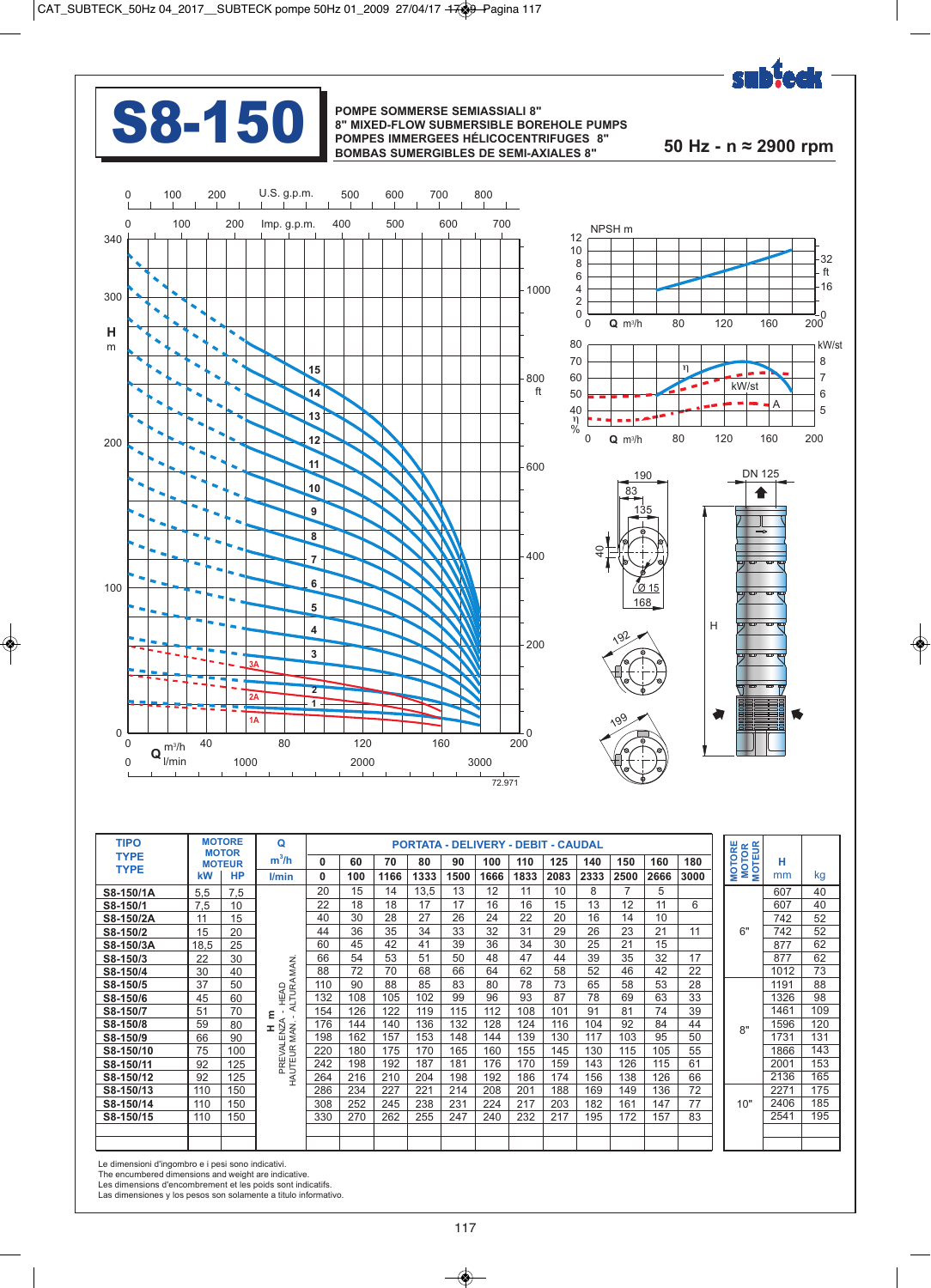

# **S10-160** POMPE SOMMERSE SEMIASSIALI 10"<br>POMPES IMMERGEES HÉLICOCENTRI

## **10" MIXED-FLOW SUBMERSIBLE BOREHOLE PUMPS POMPES IMMERGEES HÉLICOCENTRIFUGES 10" BOMBAS SUMERGIBLES DE SEMI-AXIALES 10" 50 Hz - n ≈ 2900 rpm**







| <b>TIPO</b><br><b>TYPE</b> |      | <b>MOTORE</b><br><b>MOTOR</b> | Q                                   |     |      |      |      |      | <b>PORTATA - DELIVERY - DEBIT - CAUDAL</b> |      |      |      |      |      |      | <b>MOTORE</b><br>MOTOR<br>MOTEUR |      |                 |
|----------------------------|------|-------------------------------|-------------------------------------|-----|------|------|------|------|--------------------------------------------|------|------|------|------|------|------|----------------------------------|------|-----------------|
| <b>TYPE</b>                |      | <b>MOTEUR</b>                 | $m^3/h$                             | 0   | 80   | 90   | 100  | 110  | 125                                        | 140  | 150  | 160  | 170  | 180  | 190  |                                  | н    |                 |
|                            | kW   | <b>HP</b>                     | l/min                               | 0   | 1333 | 1500 | 1666 | 1833 | 2083                                       | 2333 | 2500 | 2666 | 2833 | 3000 | 3166 |                                  | mm   | kg              |
| S <sub>10-160</sub> /1     | 18,5 | 25                            |                                     | 44  | 40   | 38   | 38   | 36   | 35                                         | 33   | 31   | 29   | 27   | 22   | 20   | 6"                               | 831  | 77              |
| S10-160/2                  | 37   | 50                            | MAN.<br>R                           | 88  | 79   | 77   | 75   | 73   | 69                                         | 65   | 62   | 59   | 54   | 44   | 40   |                                  | 1029 | 10 <sup>°</sup> |
| S10-160/3                  | 55   | 75                            | <b>HEAL</b><br>TURAL                | 133 | 118  | 114  | 112  | 108  | 104                                        | 98   | 93   | 88   | 80   | 67   | 60   | 8"                               | 1199 | 126             |
| S10-160/4                  | 75   | 100                           |                                     | 178 | 157  | 153  | 149  | 145  | 138                                        | 130  | 123  | 117  | 107  | 89   | 80   |                                  | 1369 | 15 <sub>0</sub> |
| S10-160/5                  | 92   | 125                           | $rac{\text{R}}{\text{ENZ}}$<br>MAN. | 219 | 196  | 191  | 186  | 181  | 173                                        | 163  | 154  | 146  | 134  | 111  | 100  |                                  | 1539 | 173             |
| S10-160/6                  | 110  | 150                           | ⋖                                   | 262 | 236  | 229  | 224  | 217  | 207                                        | 195  | 185  | 175  | 160  | 133  | 120  |                                  | 1709 | 197             |
| S10-160/7                  | 132  | 180                           | PREV<br>HAUTEUR                     | 308 | 275  | 267  | 261  | 253  | 242                                        | 228  | 216  | 204  | 187  | 155  | 140  | 10"                              | 1879 | 220             |
| S10-160/8                  | 150  | 200                           |                                     | 352 | 314  | 305  | 298  | 289  | 276                                        | 260  | 246  | 233  | 213  | 177  | 160  |                                  | 2049 | 244             |
| S10-160/9                  | 165  | 225                           |                                     | 396 | 356  | 342  | 338  | 324  | 311                                        | 293  | 279  | 261  | 239  | 198  | 180  |                                  | 2219 | 268             |

Le dimensioni d'ingombro e i pesi sono indicativi.

The encumbered dimensions and weight are indicative. Les dimensions d'encombrement et les poids sont indicatifs.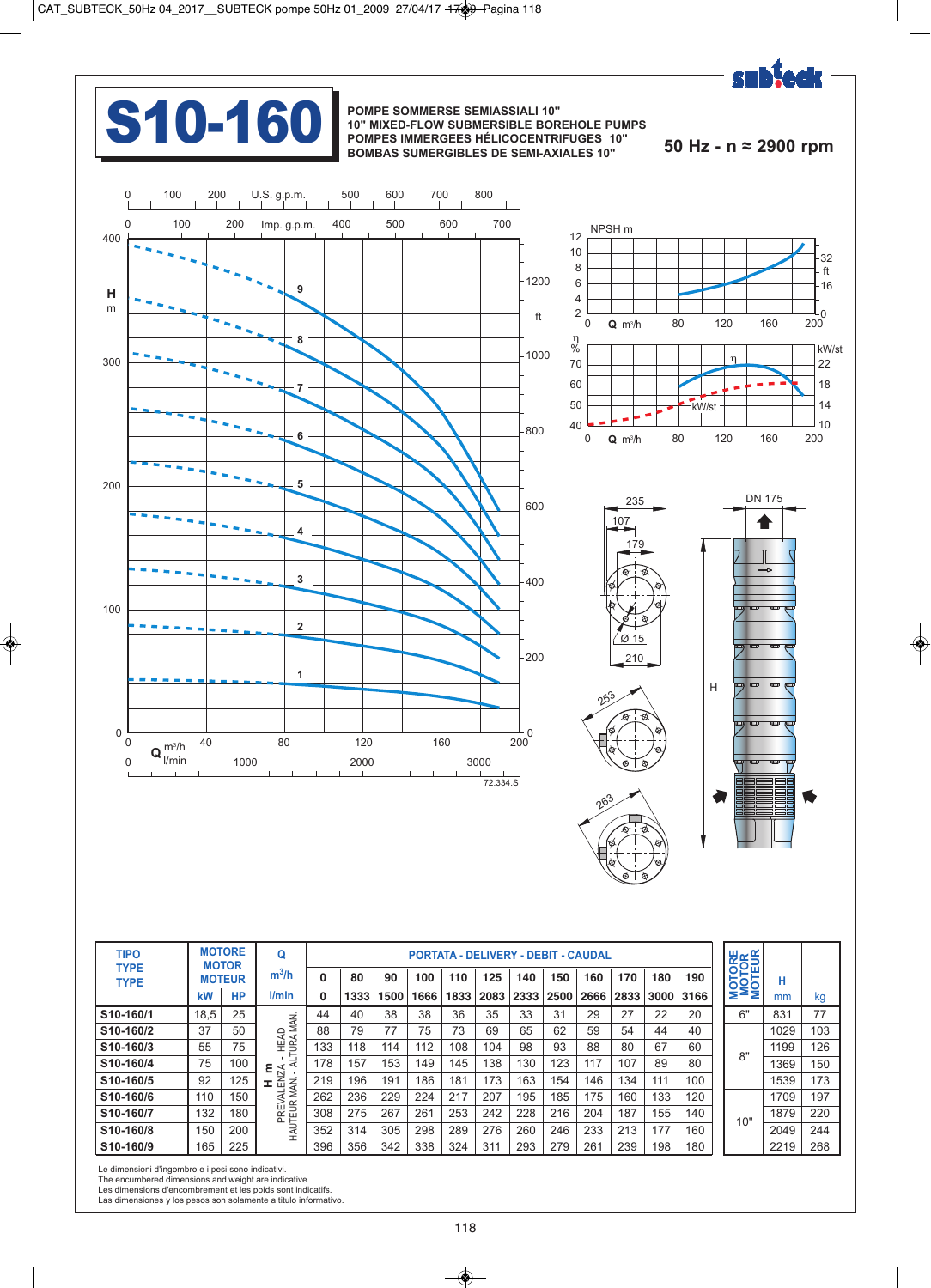

## **S10-190** POMPE SOMMERSE SEMIASSIALI 10"<br>POMPES IMMERGEES HÉLICOCENTRI

## **10" MIXED-FLOW SUBMERSIBLE BOREHOLE PUMPS POMPES IMMERGEES HÉLICOCENTRIFUGES 10" BOMBAS SUMERGIBLES DE SEMI-AXIALES 10" 50 Hz - n ≈ 2900 rpm**



| <b>TIPO</b><br><b>TYPE</b> |      | <b>MOTORE</b><br><b>MOTOR</b> | Q                |     |      |      |      |      | <b>PORTATA - DELIVERY - DEBIT - CAUDAL</b> |      |      |      |      |      |      | <b>MOTORE</b><br>MOTOR<br>MOTEUR |      |     |
|----------------------------|------|-------------------------------|------------------|-----|------|------|------|------|--------------------------------------------|------|------|------|------|------|------|----------------------------------|------|-----|
| <b>TYPE</b>                |      | <b>MOTEUR</b>                 | $m^3/h$          | 0   | 100  | 120  | 140  | 160  | 180                                        | 190  | 200  | 220  | 230  | 240  | 250  |                                  | н    |     |
|                            | kW   | <b>HP</b>                     | l/min            | 0   | 1666 | 2000 | 2333 | 2666 | 3000                                       | 3166 | 3333 | 3666 | 3833 | 4000 | 4166 |                                  | mm   | kg  |
| S10-190/1A                 | 18,5 | 25                            |                  | 39  | 33   | 32   | 29   | 27   | 24                                         | 22   | 20   | 16   |      |      |      | 6"                               | 831  | 78  |
| S10-190/1                  | 22   | 30                            | z                | 43  | 38   | 37   | 35   | 33   | 30                                         | 29   | 27   | 24   | 22   | 20   | 18   |                                  | 831  | 78  |
| S10-190/2A                 | 37   | 50                            | Š<br>≏<br>⋜      | 78  | 66   | 63   | 59   | 54   | 47                                         | 43   | 40   | 32   |      |      |      |                                  | 1029 | 103 |
| S10-190/2                  | 45   | 60                            | <b>JRA</b><br>£  | 86  | 76   | 73   | 70   | 66   | 61                                         | 58   | 55   | 47   | 44   | 40   | 36   |                                  | 1029 | 103 |
| S10-190/3A                 | 55   | 75                            | Ę<br>٤           | 117 | 99   | 95   | 88   | 80   | 71                                         | 65   | 60   | 48   |      |      |      | 8"                               | 1199 | 127 |
| S <sub>10-190</sub> /3     | 66   | 90                            | ENZA<br><b>I</b> | 130 | 115  | 110  | 105  | 98   | 91                                         | 87   | 82   | 71   | 65   | 59   | 53   |                                  | 1199 | 127 |
| S10-190/4                  | 92   | 125                           | MAN.<br>₹<br>⋝   | 173 | 153  | 147  | 140  | 131  | 121                                        | 116  | 109  | 95   | 87   | 79   | 71   |                                  | 1369 | 151 |
| S10-190/5                  | 110  | 150                           | PREV<br>HAUTEUR  | 216 | 191  | 183  | 175  | 164  | 152                                        | 145  | 137  | 119  | 109  | 99   | 89   |                                  | 1539 | 175 |
| S10-190/6R                 | 117  | 160                           |                  | 240 | 213  | 205  | 196  | 173  | 166                                        | 156  | 147  | 126  | 115  |      |      | 10"                              | 1709 | 198 |
| S10-190/6                  | 132  | 180                           |                  | 260 | 229  | 220  | 210  | 197  | 182                                        | 174  | 164  | 142  | 131  | 119  | 107  |                                  | 1709 | 198 |
| S10-190/7                  | 165  | 225                           |                  | 303 | 267  | 257  | 244  | 230  | 212                                        | 203  | 191  | 166  | 152  | 139  | 125  |                                  | 1879 | 222 |

Le dimensioni d'ingombro e i pesi sono indicativi.

The encumbered dimensions and weight are indicative. Les dimensions d'encombrement et les poids sont indicatifs.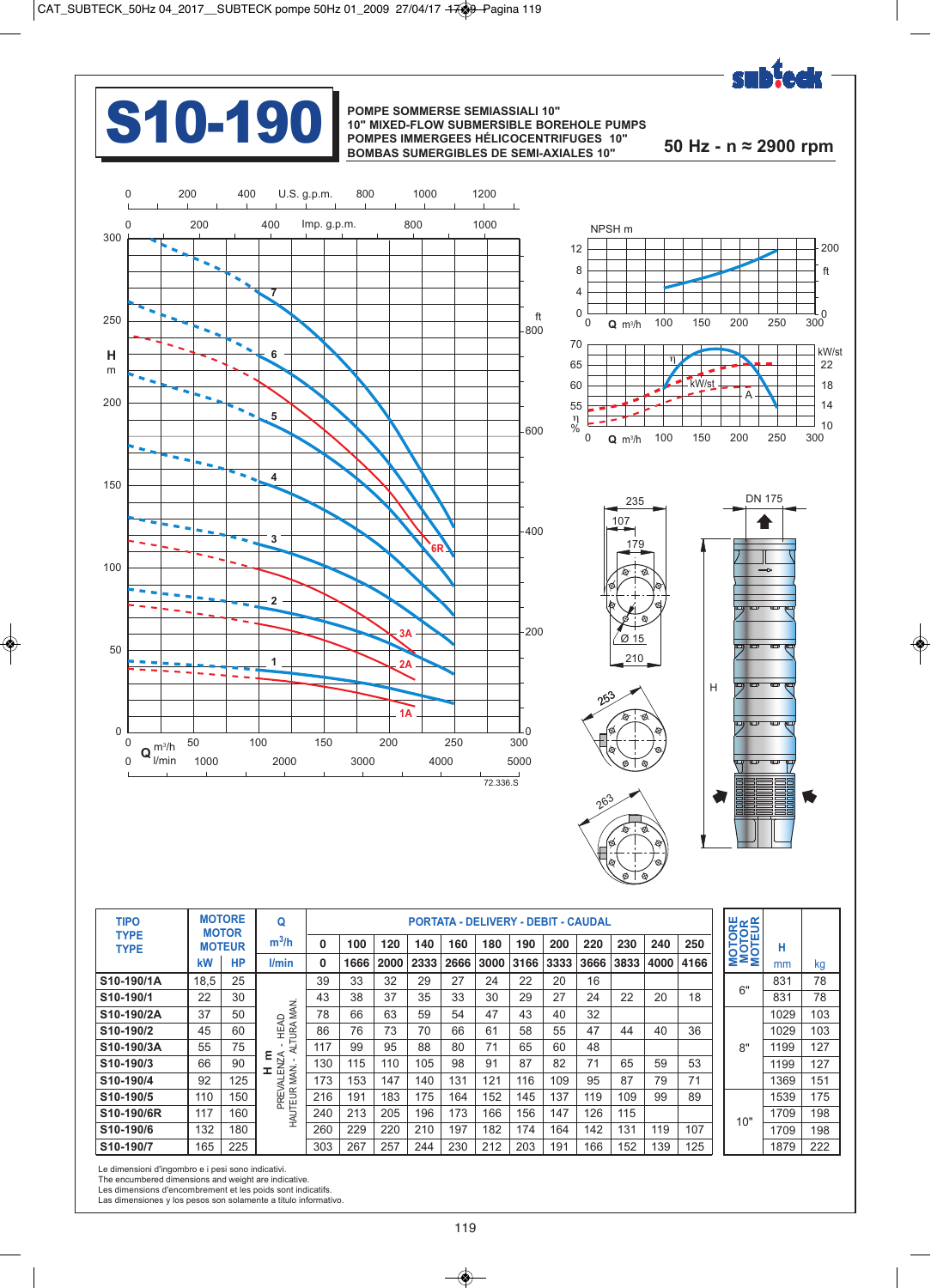

## **S10-280** POMPE SOMMERSE SEMIASSIALI 10"<br>POMPES IMMERGEES HÉLICOCENTRI

## **10" MIXED-FLOW SUBMERSIBLE BOREHOLE PUMPS POMPES IMMERGEES HÉLICOCENTRIFUGES 10" BOMBAS SUMERGIBLES DE SEMI-AXIALES 10" 50 Hz - n ≈ 2900 rpm**



| <b>TIPO</b>                |      | <b>MOTORE</b><br><b>MOTOR</b> | Q                              |     |      |      |      |      |      |      | <b>PORTATA - DELIVERY - DEBIT - CAUDAL</b> |      |      |      |      | <b>MOTORE</b><br><b>MOTOR</b><br>MOTEUR |      |                 |
|----------------------------|------|-------------------------------|--------------------------------|-----|------|------|------|------|------|------|--------------------------------------------|------|------|------|------|-----------------------------------------|------|-----------------|
| <b>TYPE</b><br><b>TYPE</b> |      | <b>MOTEUR</b>                 | $m^3/h$                        | 0   | 150  | 180  | 200  | 220  | 240  | 260  | 270                                        | 280  | 300  | 315  | 350  |                                         | н    |                 |
|                            | kW   | <b>HP</b>                     | l/min                          | 0   | 2500 | 3000 | 3333 | 3666 | 4000 | 4333 | 4500                                       | 4666 | 5000 | 5250 | 5833 |                                         | mm   | kg              |
| S10-280/1A                 | 18.5 | 25                            |                                | 32  | 24   | 22   | 21   | 20   | 19   | 18   | 17                                         | 16   | 13   | 10   |      | 6"                                      | 831  | 78              |
| S10-280/1                  | 26   | 35                            | MAN.<br>≏                      | 38  | 29   | 28   | 27   | 26   | 25   | 24   | 23,5                                       | 23   | 21   | 20   | 16   |                                         | 831  | 78              |
| S10-280/2A                 | 37   | 50                            | 医半<br><b>URA</b>               | 65  | 47   | 44   | 43   | 41   | 38   | 35   | 34                                         | 32   | 26   | 20   |      |                                         | 1029 | 103             |
| S10-280/2                  | 55   | 75                            | ₹                              | 77  | 59   | 55   | 53   | 51   | 50   | 48   | 47                                         | 46   | 42   | 40   | 31   | 8"                                      | 1029 | 103             |
| S10-280/3                  | 75   | 100                           | $\frac{1}{2}$<br>$\frac{1}{2}$ | 115 | 88   | 83   | 80   | 77   | 75   | 71   | 70                                         | 69   | 64   | 60   | 47   |                                         | 1199 | 127             |
| S10-280/4                  | 110  | 150                           | MAN.<br>⋖                      | 154 | 118  | 111  | 106  | 103  | 100  | 95   | 94                                         | 92   | 85   | 80   | 63   |                                         | 1369 | 15 <sup>′</sup> |
| S10-280/5                  | 132  | 180                           |                                | 192 | 147  | 139  | 133  | 129  | 125  | 119  | 117                                        | 115  | 106  | 100  | 79   | 10"                                     | 1539 | 175             |
| S10-280/6                  | 150  | 200                           | PREV<br>HAUTEUR                | 231 | 176  | 167  | 160  | 155  | 150  | 143  | 140                                        | 138  | 127  | 120  | 95   |                                         | 1709 | 199             |
| S10-280/7                  | 185  | 250                           |                                | 266 | 212  | 198  | 185  | 178  | 170  | 165  | 163                                        | 159  | 151  | 140  | 120  |                                         | 1879 | 223             |

Le dimensioni d'ingombro e i pesi sono indicativi.

The encumbered dimensions and weight are indicative. Les dimensions d'encombrement et les poids sont indicatifs.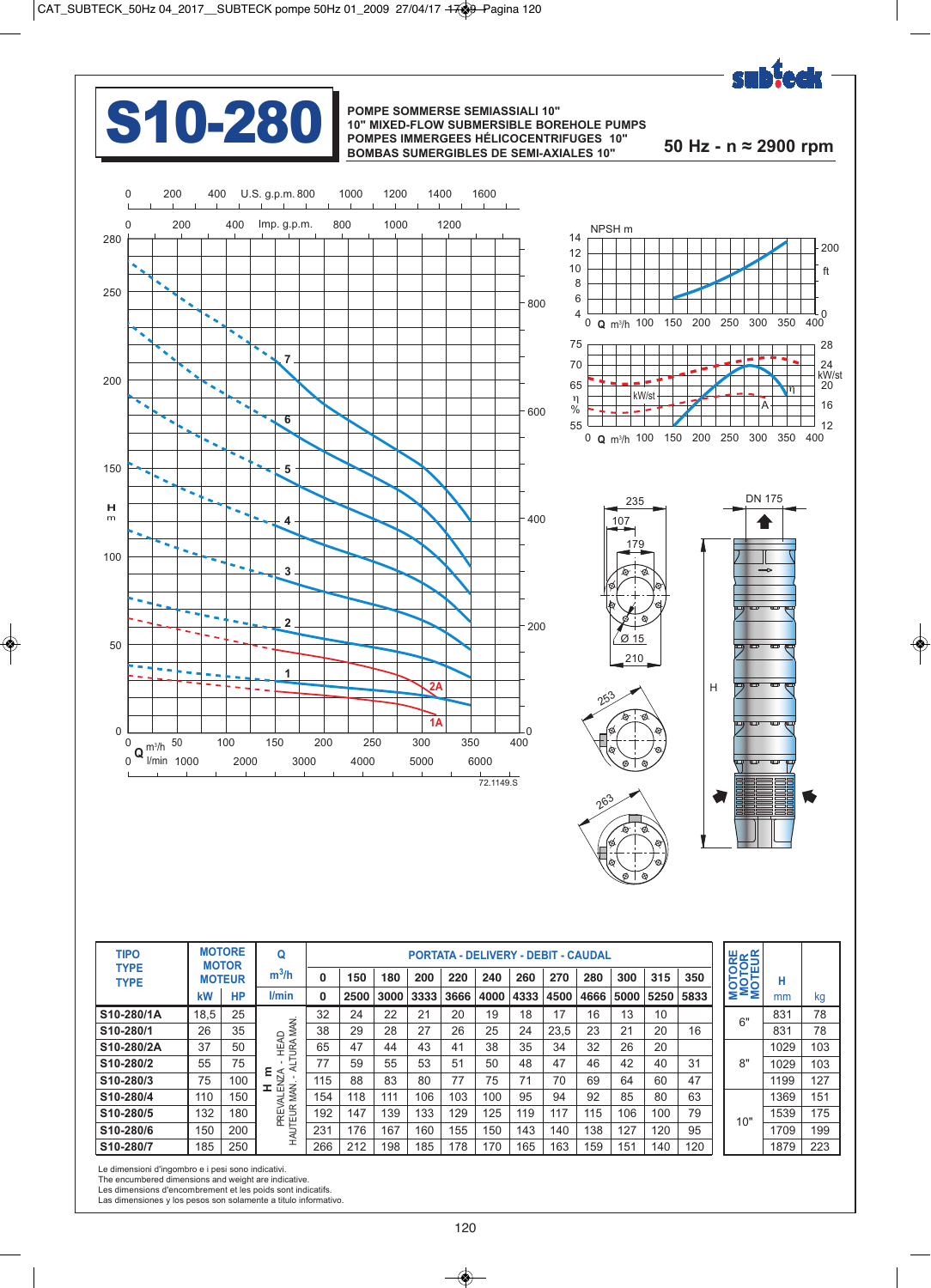



Disegno per lo smontaggio ed il rimontaggio<br>Drawing for dismantling and assembly<br>Dessin pour démontage et montage<br>Dibuio para desmontaje y montaje **Drawing for dismantling and assembly Dessin pour démontage et montage Dibujo para desmontaje y montaje**



**Per le ordinazioni delle parti di ricambio, precisare:** 

- **la descrizione della parte,**
- **il numero di riferimento,**
- **il tipo di pompa.**

**To order spare parts, please specify : - description,** 

- **reference number,**
- **pump type**

**Pour commander des pièces de rechange, précisez: - la description de la pièce, - le numéro de code,** 

**- le type de pompe** 

**Para ordenar las piezas de recambio, especificar: - descripción de la pieza, - numero referencia,** 

**- tipo de bomba** 

| Pos. N° | <b>DENOMINAZIONE</b>       | <b>DENOMINATION</b>        | <b>DENOMINATION</b>         | <b>DENOMINACIÓN</b>       | Q.ty.   |
|---------|----------------------------|----------------------------|-----------------------------|---------------------------|---------|
|         | Vite giunto M10x16         | Joint screw M10x16         | Vis joint M10x16            | Tornillo junta M10x16     |         |
| 2       | <b>Giunto</b>              | <b>Joint</b>               | Manchon accouplem.          | Junta                     |         |
| 3       | Albero pompa               | <b>Shaft</b>               | <b>Arbre</b>                | <b>Eje</b>                |         |
| 4       | Reggispinta pompa          | <b>Pump thrust bearing</b> | <b>Butée pompe</b>          | Cojinete tope bomba       |         |
| 5       | Supporto di aspirazione    | In-let support             | <b>Support aspiration</b>   | Soporte aspiracion        |         |
| 6       | Vite M8x25                 | <b>Screw M8x25</b>         | <b>Vis M8x25</b>            | <b>Tornillo M8x25</b>     |         |
|         | <b>Fascetta copricavo</b>  | <b>Cable cover clips</b>   | <b>Crochet couvre cable</b> | Abrazadera cubre cable    |         |
| 8       | Vite M5x10                 | <b>Screw M5x10</b>         | <b>Vis M5x10</b>            | <b>Tornillo M5x10</b>     |         |
| 9       | <b>Copricavo</b>           | <b>Cable cover</b>         | <b>Couvre cable</b>         | <b>Proteccion cable</b>   |         |
| 10      | <b>Boccola conica</b>      | <b>Conic bushing</b>       | <b>Coquille conique</b>     | <b>Casquillo conico</b>   | 1 x st  |
| 11      | <b>Bronzina</b>            | <b>Bushing</b>             | <b>Coussinet</b>            | <b>Bugue</b>              | 1 x st  |
| 12      | <b>Diffusore</b>           | <b>Diffuser</b>            | <b>Diffuseur</b>            | <b>Difusor</b>            | 1 x st  |
| 13      | <b>Guarnizione</b>         | <b>Gasket</b>              | <b>Guarniture</b>           | <b>Empaquetadura</b>      | 1 x st  |
| 14      | Sede valvola               | <b>Valve seat</b>          | Siege de clapet             | <b>Asiento valvula</b>    |         |
| 15      | <b>Guarnizione valvola</b> | Valve gasket               | <b>Guarniture valve</b>     | Empaquetadura valvula     |         |
| 16      | <b>Valvola</b>             | <b>Retaining valve</b>     | <b>Clapet de retenue</b>    | valvula de reten          |         |
| 17      | <b>Molla</b>               | <b>Spring</b>              | <b>Ressort</b>              | <b>Muelle</b>             |         |
| 18      | Supporto di mandata        | <b>Delivery support</b>    | Support refoulem.           | Soporte entrega           |         |
| 19      | Vite M8x20                 | <b>Screw M8x20</b>         | <b>Vis M8x20</b>            | <b>Tornillo M8x20</b>     | $8x$ st |
| 20      | <b>Girante</b>             | <b>Impeller</b>            | <b>Turbine</b>              | <b>Rodete</b>             | 1 x st  |
| 21      | Anello girante             | <b>Impeller ring</b>       | <b>Bague d'usure</b>        | Aro rodete                | 1 x st  |
| 22      | <b>Rete filtro</b>         | <b>Suction screen</b>      | <b>Crépine aspiration</b>   | <b>Rejilla aspiracion</b> |         |
| 23      | Chiavetta giunto           | <b>Joint key</b>           | <b>Clavette joint</b>       | Chaveta junta             |         |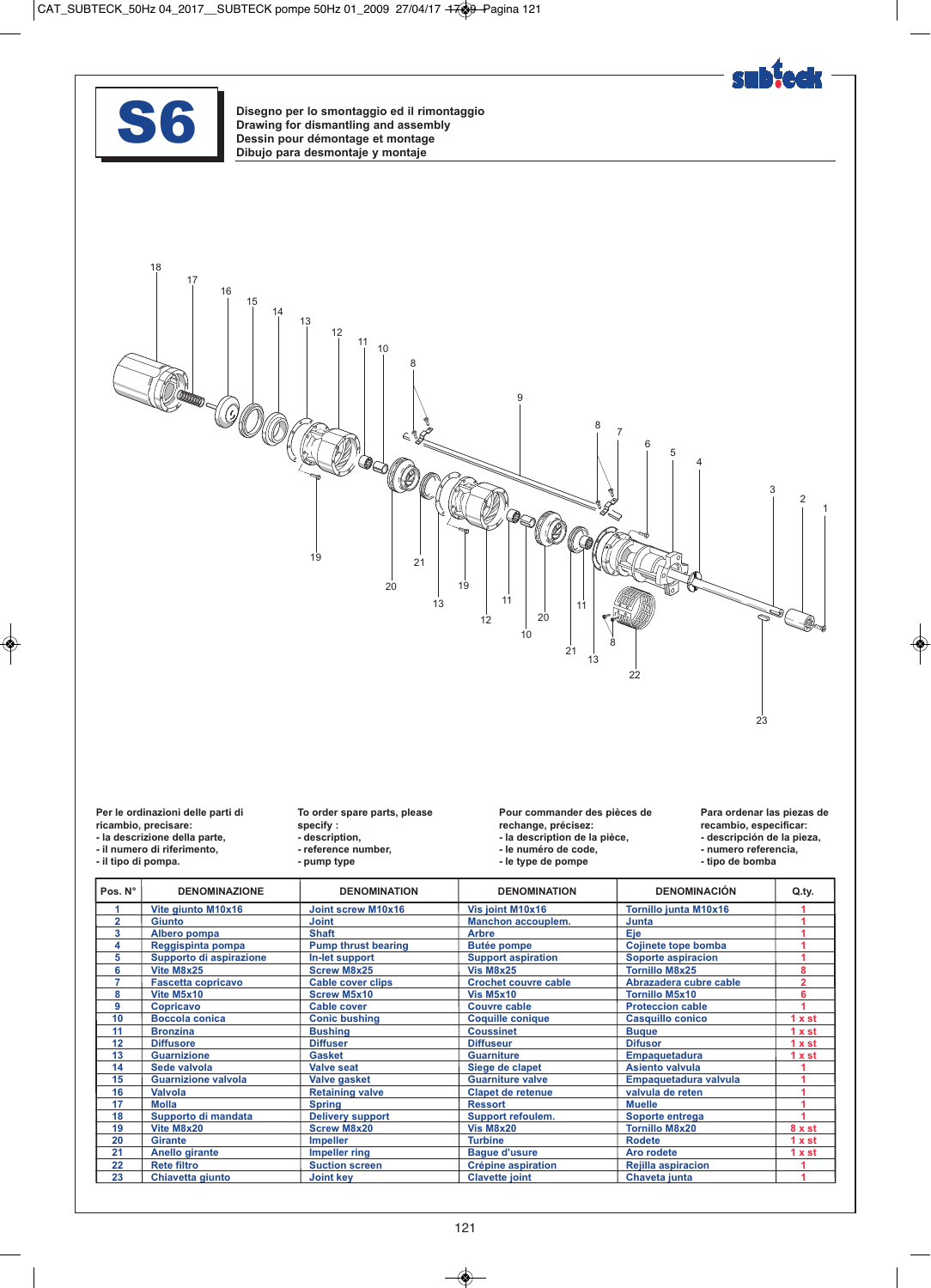

Disegno per lo smontaggio ed il rimontaggio<br>Drawing for dismantling and assembly<br>Dessin pour démontage et montage<br>Dibuio para desmontaje y montaje **Drawing for dismantling and assembly Dessin pour démontage et montage Dibujo para desmontaje y montaje**



**Per le ordinazioni delle parti di** 

**ricambio, precisare: - la descrizione della parte, - il numero di riferimento,** 

**- il tipo di pompa.** 

**To order spare parts, please specify : - description, - reference number, - pump type** 

**Pour commander des pièces de** 

- **rechange, précisez:**
- **la description de la pièce,**
- **le numéro de code, - le type de pompe**

**Para ordenar las piezas de recambio, especificar: - descripción de la pieza,** 

- **numero referencia,**
- **tipo de bomba**

| Pos. N°        | <b>DENOMINAZIONE</b>       | <b>DENOMINATION</b>        | <b>DENOMINATION</b>       | <b>DENOMINACIÓN</b>          | Q.ty.          |
|----------------|----------------------------|----------------------------|---------------------------|------------------------------|----------------|
|                | Vite giunto M10x16         | <b>Joint screw M10x16</b>  | Vis joint M10x16          | <b>Tornillo junta M10X16</b> |                |
| $\overline{2}$ | Giunto                     | <b>Joint</b>               | <b>Manchon accouplem.</b> | Junta                        |                |
| 3              | Albero pompa               | <b>Shaft</b>               | <b>Arbre</b>              | Eje                          |                |
| 4              | Reggispinta pompa          | <b>Pump thrust bearing</b> | <b>Butée pompe</b>        | Cojinete tope bomba          |                |
| 5              | Supporto di aspirazione    | In-let support             | <b>Support aspiration</b> | Soporte aspiracion           |                |
| 6              | Vite M10x30                | <b>Screw M10x30</b>        | <b>Vis M10x30</b>         | <b>Tornillo M10x30</b>       | 8              |
| 7              | <b>Staffa</b>              | <b>Clamp</b>               | Étrier                    | <b>Garadera</b>              | $\overline{2}$ |
| 8              | Vite M5x10                 | <b>Screw M5x10</b>         | <b>Vis M5x10</b>          | <b>Tornillo M5x10</b>        | 6              |
| 9              | <b>Copricavo</b>           | <b>Cable cover</b>         | <b>Couvre cable</b>       | <b>Proteccion cable</b>      |                |
| 10             | Boccola conica             | <b>Conic bushing</b>       | <b>Coquille conique</b>   | <b>Casquillo conico</b>      | 1 x st         |
| 11             | <b>Bronzina</b>            | <b>Bushing</b>             | <b>Coussinet</b>          | <b>Bugue</b>                 | 1 x st         |
| 12             | <b>Diffusore</b>           | <b>Diffuser</b>            | <b>Diffuseur</b>          | <b>Difusor</b>               | 1 x st         |
| 13             | <b>Guarnizione</b>         | <b>Gasket</b>              | <b>Guarniture</b>         | Empaquetadura                | 1 x st         |
| 14             | Sede valvola               | Valve seat                 | Siege de clapet           | <b>Asiento valvula</b>       |                |
| 15             | <b>Guarnizione valvola</b> | <b>Valve gasket</b>        | <b>Guarniture valve</b>   | Empaquetadura valvula        |                |
| 16             | Valvola                    | <b>Retaining valve</b>     | <b>Clapet de retenue</b>  | valvula de reten             |                |
| 17             | <b>Molla</b>               | <b>Spring</b>              | <b>Ressort</b>            | <b>Muelle</b>                |                |
| 18             | Supporto di mandata        | <b>Delivery support</b>    | Support refoulem.         | Soporte entrega              |                |
| 19             | <b>Vite M10x25</b>         | <b>Screw M10x25</b>        | <b>Vis M10x25</b>         | <b>Tornillo M10x25</b>       | 8xst           |
| 20             | <b>Girante</b>             | <b>Impeller</b>            | <b>Turbine</b>            | <b>Rodete</b>                | 1 x st         |
| 21             | <b>Anello girante</b>      | <b>Impeller ring</b>       | <b>Bague d'usure</b>      | Aro rodete                   | 1 x st         |
| 22             | <b>Rete filtro</b>         | <b>Suction screen</b>      | <b>Crépine aspiration</b> | <b>Rejilla aspiracion</b>    |                |
| 23             | Chiavetta giunto           | <b>Joint kev</b>           | <b>Clavette joint</b>     | Chaveta junta                |                |
| 24             | <b>OR flangia</b>          | <b>Flange OR</b>           | <b>OR flasque</b>         | <b>OR brida</b>              |                |
| 25             | Flangia di mandata         | <b>Flange</b>              | <b>Flasque</b>            | <b>Brida</b>                 |                |
| 26             | <b>Vite M14x35</b>         | Screw M14x35               | <b>Vis M14x35</b>         | <b>Tornillo M14x35</b>       | 6              |
| 27             | <b>Parasabbia</b>          | <b>Sand gard</b>           | <b>Pare sable</b>         | <b>Proteccion arena</b>      | $\overline{2}$ |